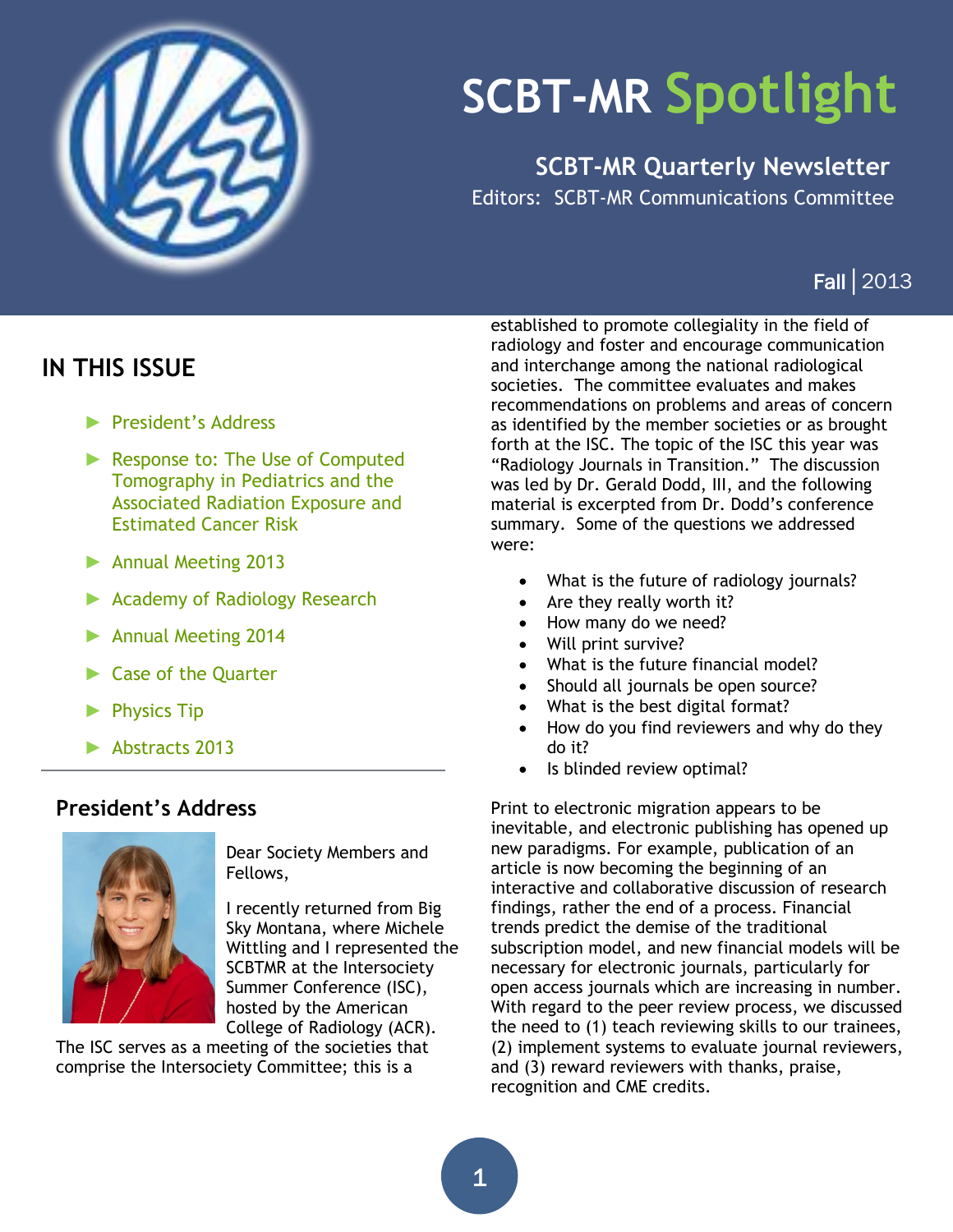

The future of electronic publication will require items such as optimization on multiple platforms (e.g. tablets, smart phones, etc.), interactive formats, common interchangeable databases, standardized searchable nomenclature, personalized content delivered to users based on previous activity, and expansion into social media.

Obviously there are many issues to resolve with regard to the transition of radiology journals to newer, electronic formats, and the answers to our questions, as posed above, are as yet unclear.

I hope you all had a relaxing summer, and I hope to see you at the annual society meeting in Tucson!

Best wishes, Leslie Quint

# <span id="page-1-0"></span>Response to: The Use of Computed Tomography in Pediatrics and the Associated Radiation Exposure and Estimated Cancer Risk

By Donald P. Frush, MD, Duke University

In a scientific investigation in JAMA Pediatrics first available in in May of this year which was based on pediatric CT scan data for four geographically diverse U.S. regions in an HMO research network, Miglioretti and colleagues concluded the following: (1) CT use has "increased sharply since 1996", (2) radiation doses estimated from CT examinations "vary widely", and (3) combining dose reduction strategies with reducing unnecessary examinations could "dramatically reduce future radiation-induced cancers" [1]. Taken together, what I am left to believe from this is that we continue to do more CT in children than is necessary, the dose delivered is indefensibly inconsistent, and that we don't manage very well either the justification or optimization tenants of radiation protection for children. And ultimately, there is the question, "Does CT (or the level of radiation from CT), cause cancer"? I think the best approach is to look at facts, and base conclusions on these.

First, we know that radiation from medical imaging and the potential for cancer induction continues to be a very public topic, and the investigation by Miglioretti does provide some important and granular data contributing to our understanding of the practice patterns and dose estimations of CT in children. There are two other notable recent investigations that associate cancer with CT examinations performed in childhood, one from the UK [2] and the other from Australia [3]. So if we are to assume there is a significant risk, such numbers on how often we perform CT are valuable. The fact is that data in the JAMA article support existing work [4, 5] and, I would submit, also support the experience for those of us in pediatric imaging: pediatric CT had increased (for many justifiable reasons), and has recently declined. Indications are that the "sharp increase" is at this point in time, historical.

Second, there is variation in the dose estimations for CT in children. This is to be expected; the absence of variation in my opinion would be much more alarming. For example, with incomplete penetration of new technology such as iterative reconstruction, dose estimation ranges approaching an order of magnitude, at least for a while, should be pursued. Moreover, diagnostic reference levels in the U.S. are only beginning to be determined. Even without these, results from several academic pediatric imaging programs show that dose estimations from the current study for similar age/size groups substantially overlap [6, 7]. There are certainly opportunities, as authors demonstrate, to do things better, but a high dose doesn't necessarily mean a wrong dose. Relatively high dose estimations are alarming only when we know all the facts, such as no clear justification for higher-than-necessary exposure.

Finally, the fact is whatever risk we assume (noting debates [8, 9]), or demonstrate for CT radiation, doing fewer exams and reducing exposures for each exam would reduce these risks. This is neither surprising, nor I would argue, fitting in the result section of this investigation, but rather is a point of discussion, a call, as authors did, for continued efforts. In this light, it is really how best to accomplish the balance between dose and quality where attention and efforts ought to be directed These include establishing recommendations [Top](#page-0-1) j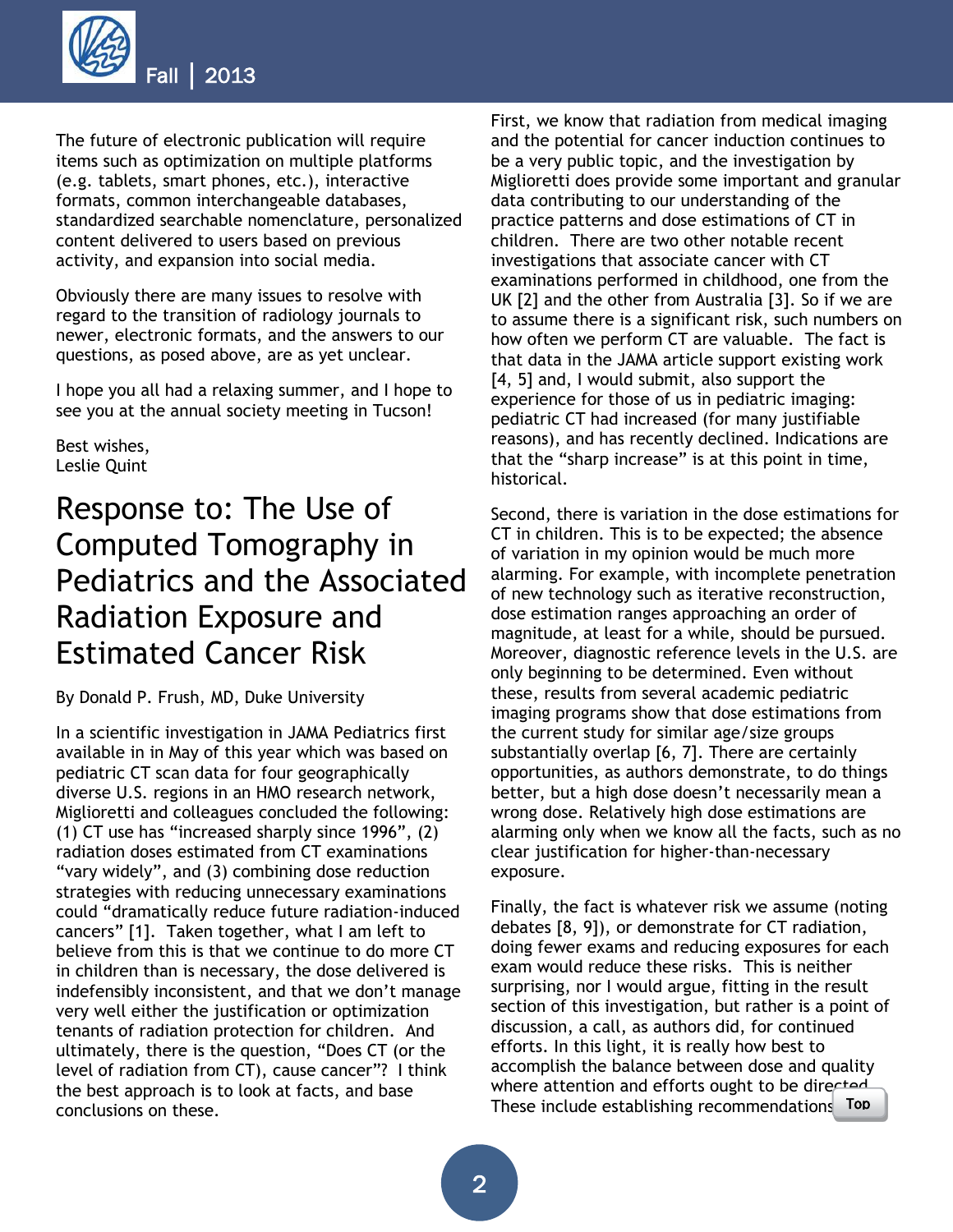

appropriate diagnostic quality for CT in children, simplifying scanning techniques, establishing diagnostic reference levels/ranges for radiation exposure, and minimizing examinations which are difficult to defend. I strongly believe that our continued provocation of our medical colleagues with the posture of "unnecessary examination" is adversarial (I think use of "unnecessary" is unnecessary here…) and dismissive of our often silent affirmation of exams (for many reasons, another interesting editorial in and of itself), and serves to point fingers rather than shake hands as we should be in order to develop consensus guidelines.

Does the radiation from CT scans cause cancer in children? Not a fact, difficult to say, and worth pursuing. The fact is that this statement and position in isolation are unnecessarily alarming. The often missing fact is the emphasis that CT saves many, many, many more lives than it potentially puts at risk. As imaging experts and professionals we have the inclusive responsibility to inform, providing all the facts, in our advocacy for those children we care for.

1. Miglioretti, D.L., L. Johnson, A. Williams, et al. *The use of computed tomography in pediatrics and the associated radiation exposure and estimated cancer risk*. JAMA Pediatrics 2013; 167(8): 700-7

2. Pearce, M.S., J.A. Salotti, M.P. Little, et al. *Radiation exposure from CT scans in childhood and subsequent risk of leukaemia and brain tumors: a retrospective cohort study*. Lancet 2012; 380(9840):499-505

3. Mathews JD, Forsythe AV, Zoe Brady Z, et al. *Cancer risk in 680 000 people exposed to computed tomography scans in childhood or adolescence: data linkage study of 11 million Australians*, BMJ 2013; 346: 1-18

4. Townsend BA, Callahan MJ, Zurakowski D, Taylor GA. *Has pediatric CT at Children's hospitals reached its peak?* AJR 2010; 194:1194-1196

5. Levin DC, Rao VM, Parker L. *The Recent Downturn in Utilization of CT: The Start of a New Trend?* J Am Coll Radiol 2012; 9:795-8

6. Goske MJ, Coombs L, Coombs LP, et al. *Diagnostic reference ranges for pediatric abdominal CT.* Radiology 2013; 268(1):208-18

7. Thomas, K.E. and B. Wang, *Age-specific effective doses for pediatric MSCT examinations at a large children's hospital using DLP conversion coefficients: a simple estimation method*. Pediatr Radiol 2008; 38(6):645-56

8. Hendee WR, O'Conner MK. *Radiation risks of medical imaging: separating fact from fancy.* Radiology 2012; 264:312-21

9. Boice JD. The Boice Report #14. NCRP. July 2013. [http://www.ncrponline.org/PDFs/BOICE-](http://www.ncrponline.org/PDFs/BOICE-HPnews/14_UNSCEAR_Vienna_July2013.pdf)[HPnews/14\\_UNSCEAR\\_Vienna\\_July2013.pdf,](http://www.ncrponline.org/PDFs/BOICE-HPnews/14_UNSCEAR_Vienna_July2013.pdf) last accessed 9-15-13



# **Annual Meeting 2013**

# **@scbtmr**

Follow SCBT-MR on Facebook and Twitter for up to the moment updates of 2013 Annual Meeting and

### **WIN a \$10 STARBUCKS GIFTCARD**

Participate on Facebook or Twitter and be entered into these drawings:

- **Sunday Gift card** drawing: submit a question from a session that you didn't get answered
- **Monday Gift card** drawing: Upload a photo of some of your favorite meeting moments
- **Tuesday Gift card** drawing: What did you do on your Monday afternoon off?
- **Wednesday Gift card** drawing: Wednesday morning Gift card drawing: Let us know what session you attended that you loved!

[Top](#page-0-1)

l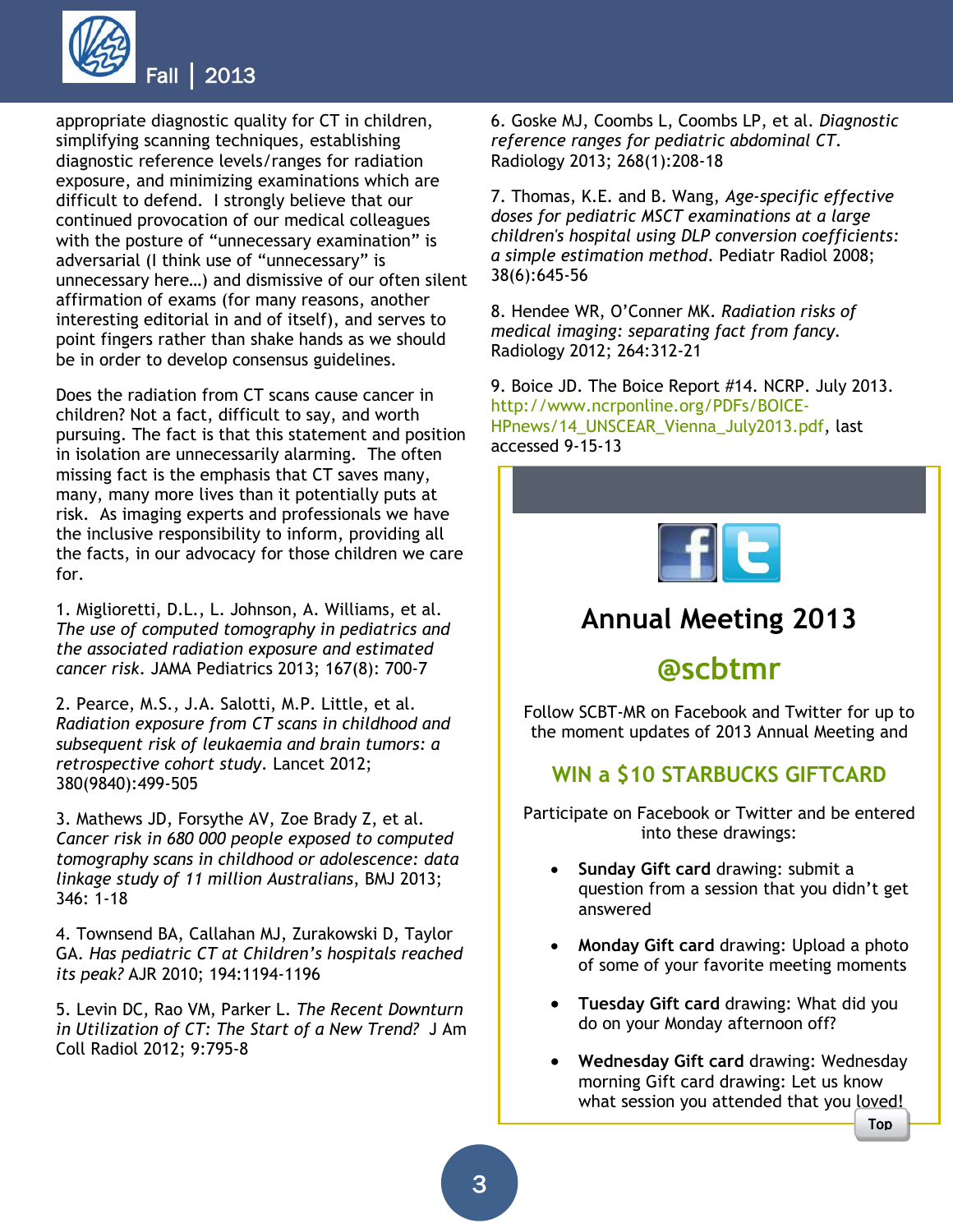

# **Annual Meeting 2013**

SCBT-MR's 2013 Annual Meeting is right around the corner. If you haven't yet registered, it's NOT too late. For those who are attending, mark your meeting calendar with the following events:

### **Scientific Session**

*Saturday, October 12 – 1:00 – 5:00 pm* – Presidio Ballroom

Some of the field's top research presented for Members-ONLY. Fellow Members, make sure to come cast your vote for the 2013 Lauterbur, Hounsfield, and Young Investigator Awardees.

### **•** Scientific Research Posters

*Saturday, October 12 – Tuesday, October 15* Turquoise Ballroom View over 55 educational and scientific exhibits on all areas of research.

### **Roundtables & Workshops**

*Every Morning of the Meeting – 7:00 – 7:45 am* Meet face-to-face with colleagues about issues pertinent to you and your practice; get answers to questions or provide your expertise.

#### **Meeting Lectures**

*Every day of the Meeting*

Expert Faculty speaking on issues relevant to you. We are jammed packed with great, relevant content, don't miss it.

### **Scientific Poster Session**

*Sunday, October 13 – 1:30 – 2:30 pm –* Presidio Ballroom

Research presentations continue as the top 10 poster submissions present highlights of their work.

### **Welcome Reception**

*Sunday, October 13 – 5:00 – 6:30 pm* – Exhibit Hall Let us welcome you to Tucson and to SCBT-MR's 2013 Meeting. Catch up with colleagues, view the newest technology from vendors, and eat, drink, and be merry. Registered guests of registrants are welcome.

 **Annual Business Meeting (RSVPed registrants)** *Monday, October 14 – 12:00 – 1:00 pm* Come hear the latest news and updates about the society, its leadership and future plans.

# Prizes Annual Meeting 2013

- ► Drawings to win an **iPAD MINI** Visit all our vendors in the Exhibit Hall, get their secret code and turn your pass in at the registration desk by 9:30 Tuesday to place your name in the drawing.
- ▶ Drawings for 2 chances to win a book from **Lippincott Williams & Wilkins -** Value up to **\$500.00 per book**

BOTH DRAWING will take place in the Exhibit Hall during the morning break on Tuesday.

*You must be present to be a prize winner.*

l

### **Fellows Meeting**

*Monday, October 14 – 1:00 – 2:00 pm* If you are a FSCBTMR, plan join us for the Annual Fellows Meeting. Your input and expertise is greatly appreciated.

- **Image Interpretation Panel Team Competition** *Tuesday, October 15 – 4:00 – 5:00 pm* Back by popular demand – join Moderator Dr. Joel Platt as Team 1 and Team 2 compete for image interpretation supremacy. Teams include Drs. Philip Costello, Ella Kazerooni, Erik Paulson, Aarti Sekhar, Dushyant Sahani, Brian Herts, Ruedi Thoeni, and Priya Bhosale. Come root for your favorite team!
- **Don't let this happen to you cases** Have you ever had one of those cases that you wish you could do over? So do your colleagues.

l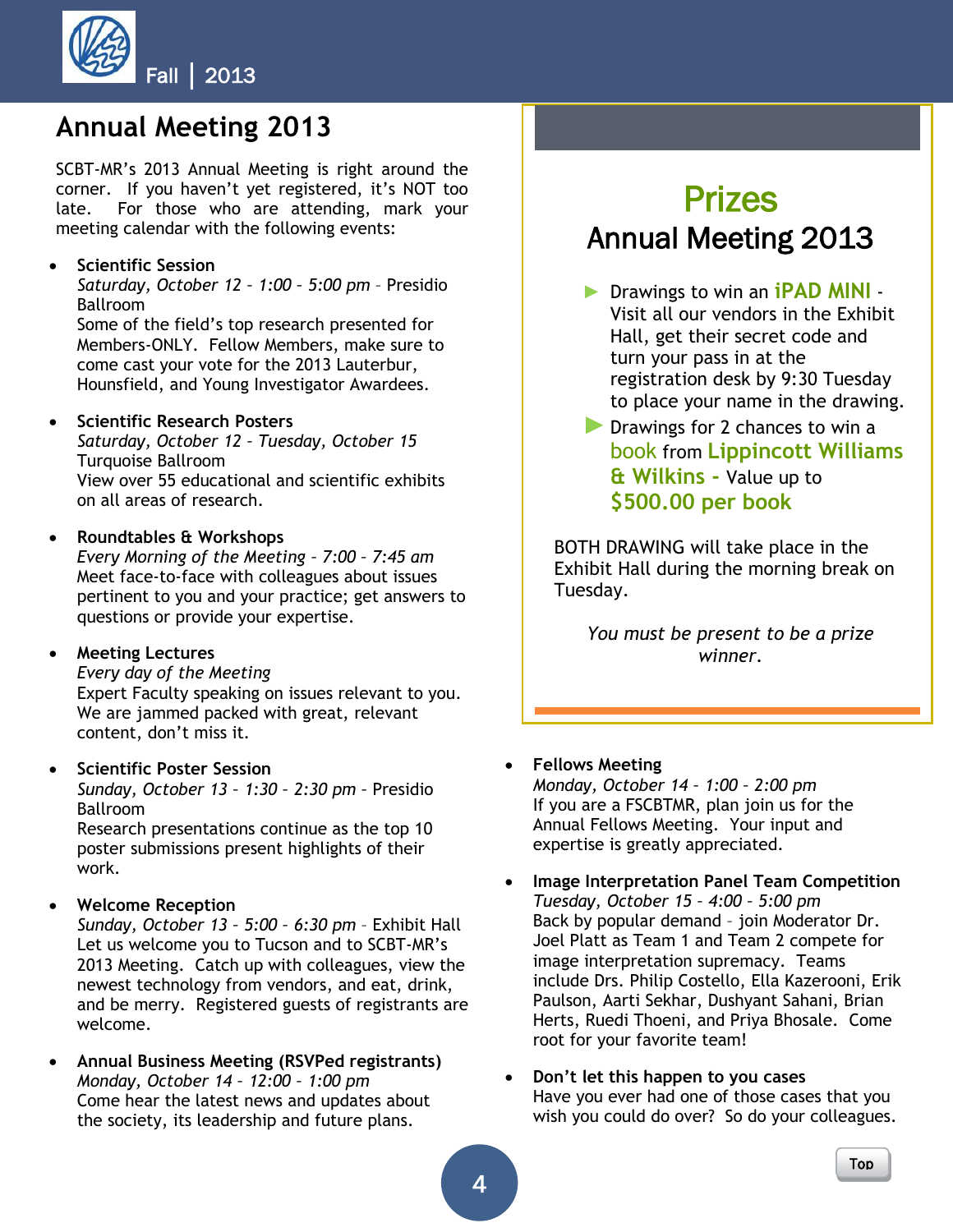

Moderated by Dr. Geoffrey Rubin, come hear Drs. Dennis Foley, Garry Gold, Brian Herts, Diego Martin, Koenraad Mortele, Rendon Nelson, Joel Platt, Ruedi Thoeni, and more talk about a case they wish they could do over. Vote for your favorite case!

**Committee Meetings**

If you are on a SCBT-MR committee, meetings will be taking place at various times throughout the meeting. If you aren't on a committee and would like to join for 2013-14, let us know. Come to the registration desk and sign-up to serve on a committee of interest.

# Special Activities

In addition to the invaluable imaging content offered at the SCBT-MR 2013 Annual Meeting be sure to take advantage of the following networking and social events:

**Margarita Party!** Join faculty members and other attendees in the Poolside Courtyard on Tuesday, October 15th from 5:30pm – 6:30pm.



• Network while enjoying a margarita and light

refreshments by the pool in this breathtaking setting in the foothills of the Santa Catalina Mountains.

**Afternoon Off for Registrants!** Enjoy a rare, lecture-free afternoon on Monday, October 14th.

- Take the afternoon off to explore Tucson and the surrounding area with friends and family - educational sessions end at noon.
- <span id="page-4-0"></span>• Choose from three nearby championship golf courses, or play a tennis match into the evening on one of 31 floodlit tennis courts.
- Plunge into your choice of four swimming pools with a waterslide, children's pool, sauna, and hot and cold jetted tubs.
- Enjoy the southwestern sun on the pool deck and cool down with a tropical drink from Desert Springs Café poolside bar.

**Dine Around!** All registered attendees staying at the Hilton Tucson El Conquistador are welcome to

experience the best of Tucson's cuisine on Monday evening, October 14<sup>th</sup>.



 Transportation is provided to a variety of

> outstanding Tucson restaurants over a fourhour period. **[Click here](http://www.scbtmr.org/associations/10250/files/RESTAURANT%20LIST%20La%20Encantada-Casas%20Adobes.pdf)** for a list of restaurants participating.

We look forward to seeing you in Tucson!

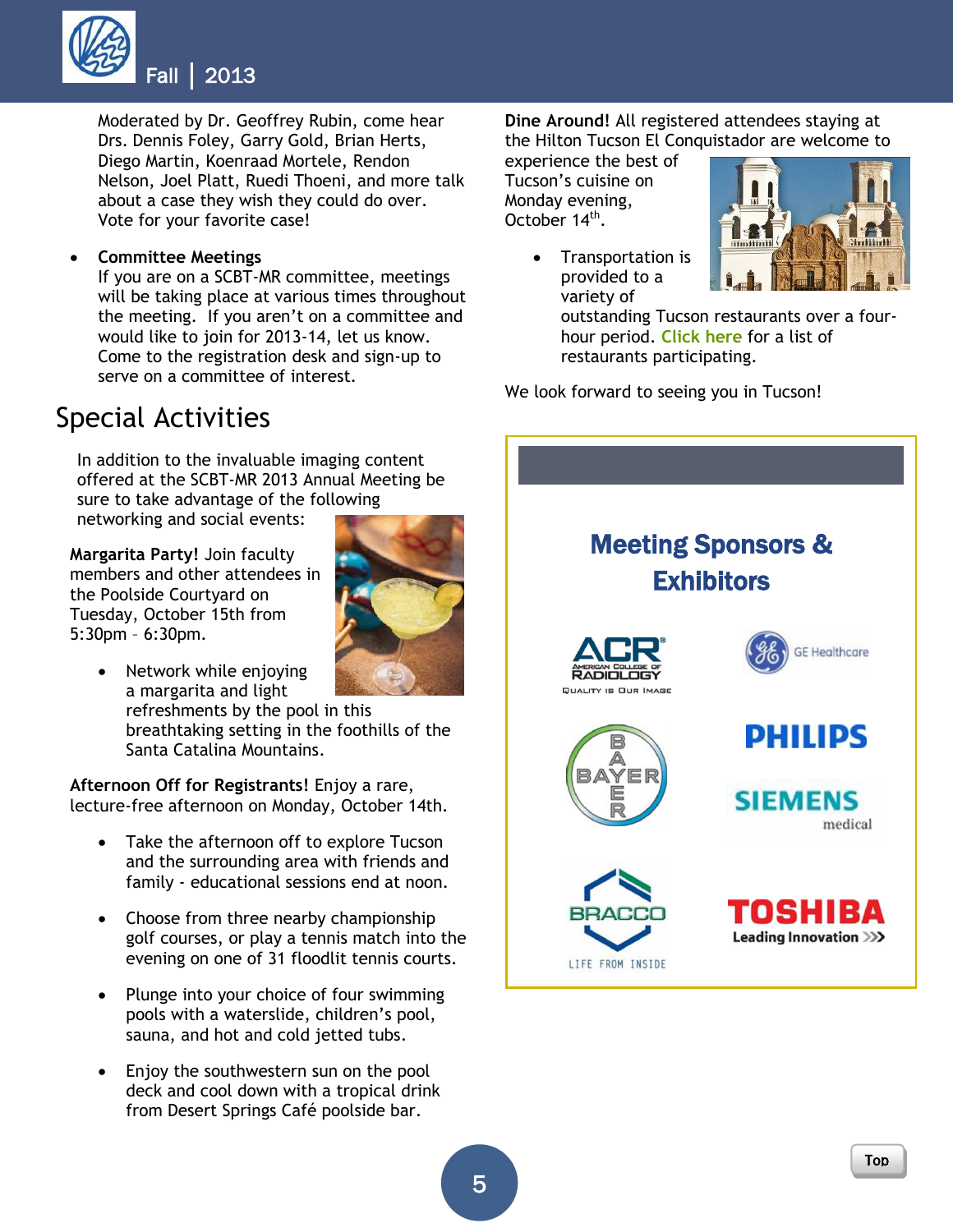

# <span id="page-5-0"></span>Update from the Academy of Radiology Research

The Academy of Radiology Research's mission is to create and maintain a supportive political environment for imaging research. Through education and advocacy, we raise awareness of the value of imaging research and its impact on patient care. This awareness assists in our efforts to increase the federal government's imaging research budget.

We are pleased to have the Society of Computed Body Tomography & Magnetic Resonance (SCBT-MR) as one of our members. Like the SCBT-MR, all members of the Academy are imaging societies with their own independent mission and goals. However, the Academy is able to work together to advance the interests of the entire imaging research community. These partnerships are more important now than ever before due to the current situation in Washington.

Sequestration officially took effect on March 1, 2013, and this 5.3% cut has already started to impact the payline at the National Institutes of Health (NIH). Year two of sequestration, which is scheduled to start in January 2014, will result in an even bigger cut to the NIH of 7.2%. This is only the beginning of a planned ten-year schedule of reductions, and although the percentage of research at the NIH that involves imaging continues to grow, the headwinds of sequestration are strong.

Fortunately, however, support for the NIH is a rare example of bipartisan agreement, and it is possible that Congress will restore funding for the Institutes. The Academy continues to work toward this goal by meeting on a frequent basis with Members of Congress and congressional staff. Many of these congressional offices also attended our fourth annual Medical Technology Event on Capitol Hill, which brought together radiologists, patient advocates, and industry representatives to speak about the importance of imaging research. The SCBT-MR's membership in the Academy gives you the opportunity to collaborate with all of these stakeholders.

You can also play a role in ensuring that Congress funds imaging research at the NIH. On our Take Action website, http://action.imagingcoalition.org, you can send emails to your Members of Congress in support of imaging research. These emails take less than a minute to send, but they have a large impact on Capitol Hill because the more letters Members of Congress receive, the more likely they are to support the NIH. So far the Academy's grassroots mobilization has resulted in over 6,000 letters to more than 270 Members of Congress. But with the SCBT-MR's help, we can reach even more Members.

To learn more about the Academy's events and initiatives, please see our 2013 Annual Report. You can also contact the Academy at (202) 347-5872 or rcruea@acadrad.org.

Thank you again for your support and participation. We look forward to continuing to work closely with the SCBT-MR.

\_\_\_\_\_\_\_\_\_\_\_\_\_\_\_\_\_\_\_\_\_\_\_\_\_\_\_\_\_\_\_\_\_\_\_\_\_\_\_\_\_\_\_\_

# **SCBT-MR ANNUAL MEETING 2014**



[Sign up here to be notified when registration](https://radsociety.wufoo.com/forms/scbtmrs-2014-annual-meeting/)  [opens](https://radsociety.wufoo.com/forms/scbtmrs-2014-annual-meeting/)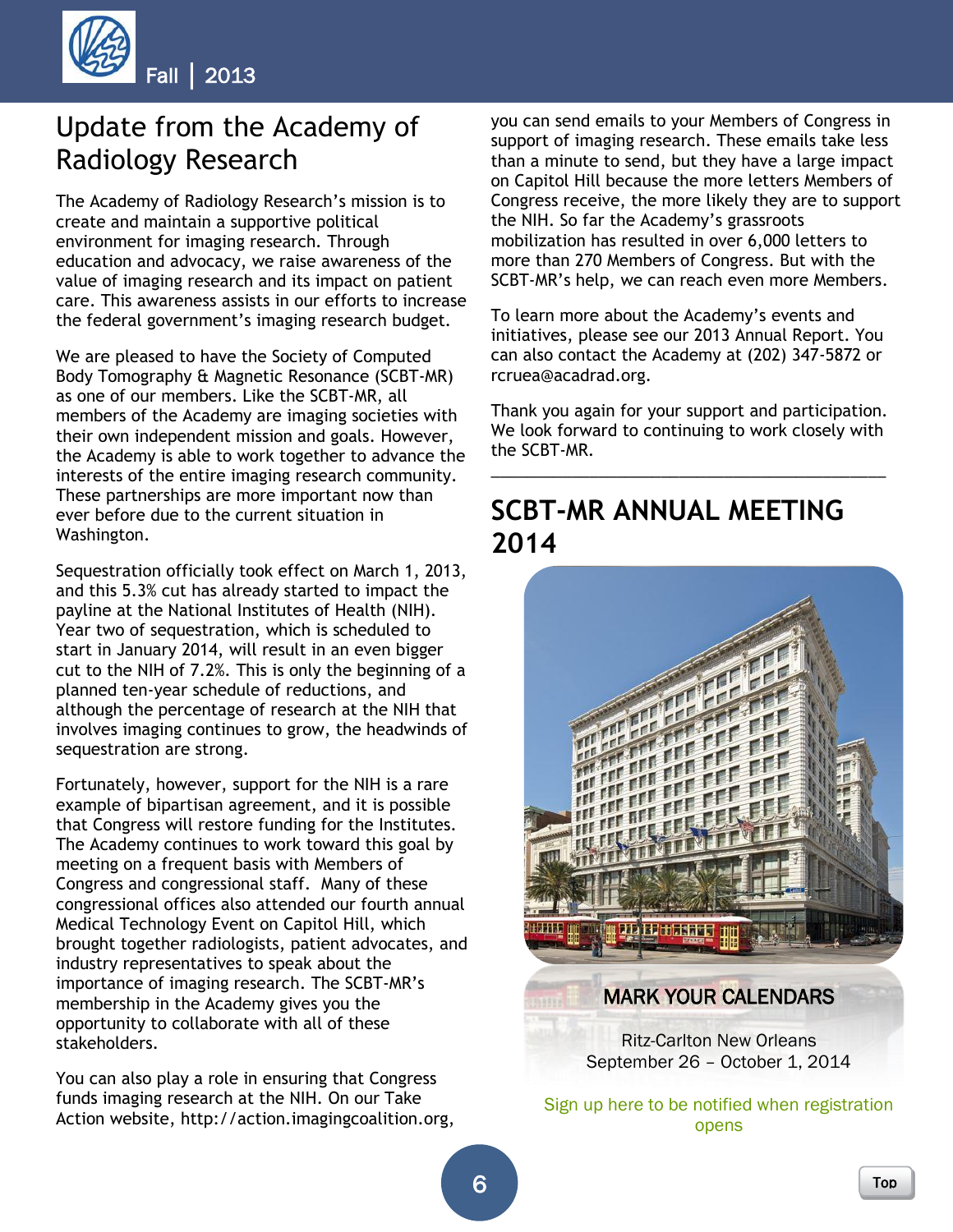<span id="page-6-0"></span>

# **Case of the Quarter**



[SEPTEMBER 2013](http://scbtmr.dnnstaging.com/Education/CaseoftheQuarter/ViewCaseoftheQuarter.aspx) 

Click on **Link Above** to view.

[Top](#page-0-1)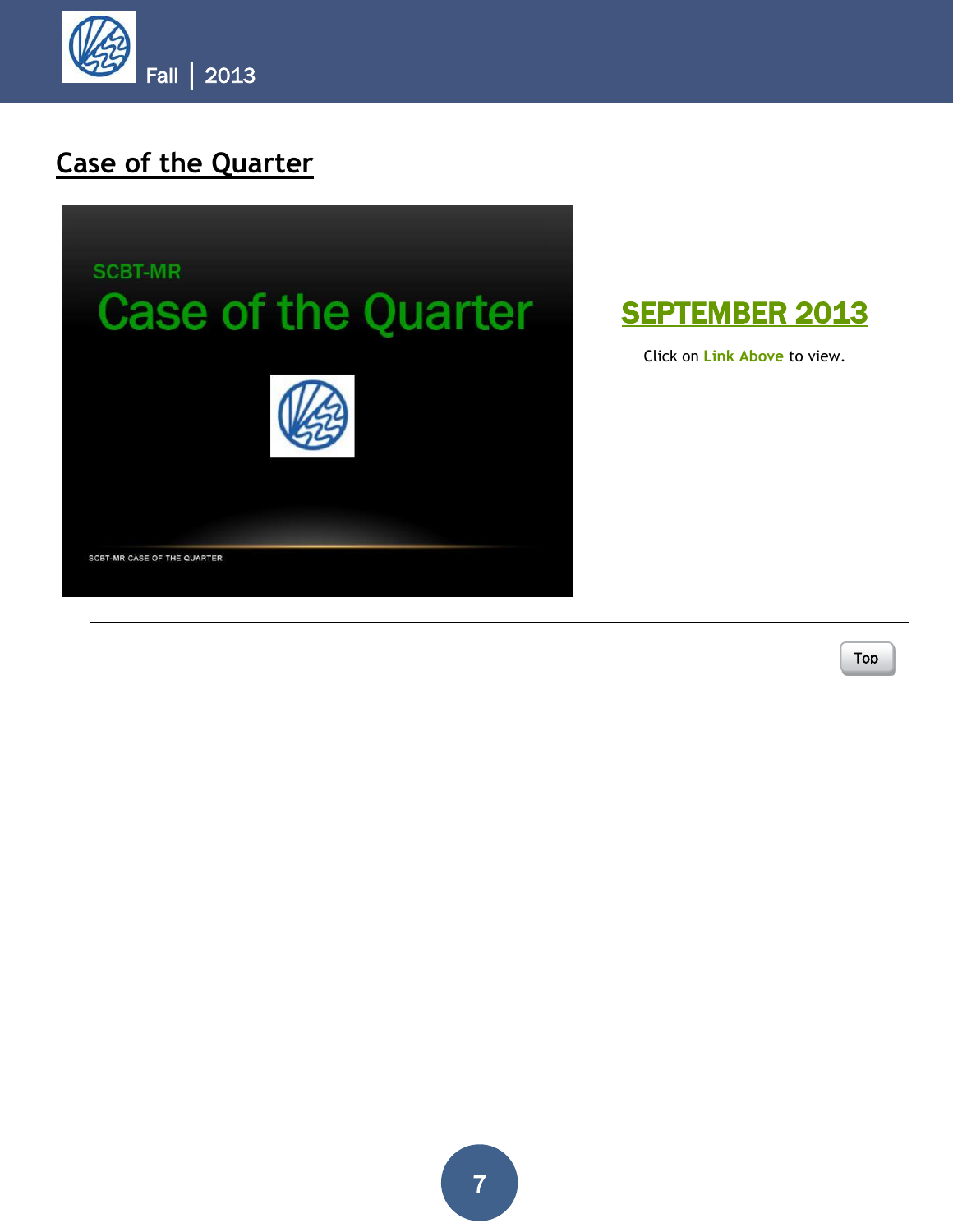



Congratulations to the following SCBT-MR Members who were named as a **2013 Minnies Semi-Finalist**:

### **Most Influential Radiology Researcher**

Dr. U. Joseph Schoepf, Medical University of South Carolina

**Most Effective Radiology Educator** Dr. Geoffrey D. Rubin, Duke University Dr. Michael Steigner, Brigham and Women's **Hospital** 

## **[SEND US YOUR MEMBER NEWS!](https://radsociety.wufoo.com/forms/scbtmrs-member-news/)**



# **PHYSICS TIP of the DAY**

<span id="page-7-0"></span>CT Dose Index (CTDI) is not a direct

measurement of patient dose but rather the dose to a 16-cm or 32-cm cylindrical plastic phantom. CTDIvol is the average dose over the x-, y- and zaxis of the phantom. The displayed CTDIvol value on a CT console underestimates dose to most patients. AAPM report 204 recently reported conversion factors that may be used to more accurately estimate the dose to a patient (the so-called 'size specific dose estimate' or SSDE).

**Reference:** Size-Specific Dose Estimates (SSDE) in Pediatric and Adult Body CT Examinations, American Association of Physicists in Medicine Task Group Report 204, 2011. [http://www.aapm.org/pubs/reports/RPT\\_204.p](http://www.aapm.org/pubs/reports/RPT_204.pdf) [df](http://www.aapm.org/pubs/reports/RPT_204.pdf)

# **SCBT-MR Website Resources:**

- ► [Ask the Experts](http://scbtmr.dnnstaging.com/Members/MemberForms/AsktheExperts.aspx) Click Ask the Experts to submit a question
- ► Ask the Physicist Click [Ask the Physicist](http://scbtmr.dnnstaging.com/Members/MemberForms/AskthePhysicist.aspx) to submit a question
- ► Member News **–** Have you been promoted, moved to a new position, etc. – help us to inform your colleagues in the field, submit your news here: [Member News](http://scbtmr.dnnstaging.com/Members/MemberForms/SubmitMemberNews.aspx)
- ► Post your Fellowship on our new Directory: Post your program's body/cross-sectional fellowship on our online directory by clicking here [Submit a Fellowship](http://scbtmr.dnnstaging.com/Education/Fellowships/SubmitaFellowship.aspx)
- ► News Feed **–** RSS feeds of the latest news. [www.scbtmr.org](http://www.scbtmr.org/)
- ► Protocols View over 50 CT and MRI protocols submitted online by SCBT-MR members and meeting faculty. [View](http://scbtmr.dnnstaging.com/Members/Protocols/ViewProtocols.aspx)
- ► 2012 Annual Meeting Lectures provided by Meetings-by-Mail. Come view 10 lecture videos from the 2012 Meeting. [View](http://scbtmr.dnnstaging.com/Meetings/AnnualMeetingVideoLectures.aspx)

### **SCBT-MR's Online Fellowship Directory**

Residents

**[View Fellowships](http://scbtmr.dnnstaging.com/Education/Fellowships/ViewFellowships.aspx)**

Program Directors

**[Submit a Fellowship Listing](http://scbtmr.dnnstaging.com/Education/Fellowships/SubmitaFellowship.aspx)**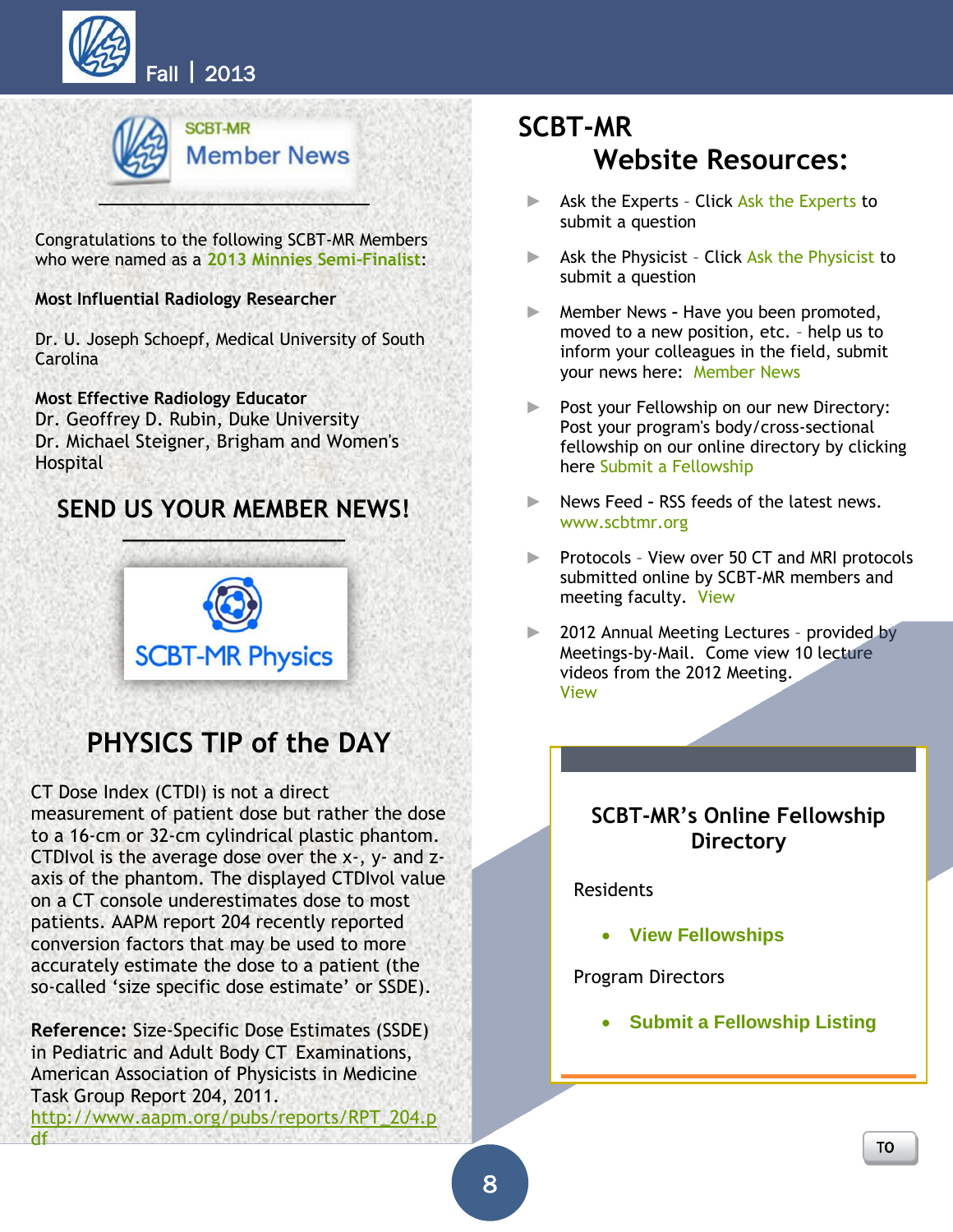

# <span id="page-8-0"></span>**Abstracts at the Annual Meeting**

Below is a list of abstracts being presented at this year's Annual Meeting:

### **SCIENTIFIC SESSION – Saturday, October 12**

**Dual-Energy First-Pass CT for the Assessment of the Myocardial Blood Supply: Do We Need Rest, Stress, and Delayed Acquisition? A Comparison with SPECT**

Medical University of South Carolina *Carlo Nicola De Cecco, Felix G. Meinel, Justin R. Silverman, John W. Nance Jr, Philip Costello, Joseph Schoepf*

*\_\_\_\_\_\_\_\_\_\_\_\_\_\_\_\_\_\_\_\_\_\_\_\_\_\_\_\_\_\_\_\_\_\_\_\_\_\_\_\_\_\_\_\_\_\_\_\_*

**Reduced Radiation Dose and Improved Diagnostic Image Quality at Cardiovascular CT Angiography by Automated, Individualized X-Ray Tube Voltage Selection: Intra-Individual Comparisons**

#### Medical University of South Carolina

*Aleksander W. Krazinski, BA; Justin R. Silverman, BA; Christian Canstein, MS; Robin L. Brothers, RT; Lucas L. Geyer, MD; Philip Costello, MD; U. Joseph Schoepf, MD*

*\_\_\_\_\_\_\_\_\_\_\_\_\_\_\_\_\_\_\_\_\_\_\_\_\_\_\_\_\_\_\_\_\_\_\_\_\_\_\_\_\_\_\_\_\_\_\_\_*

**Effect of Body Size on Radiation Exposure and Noise Using a Non-ECG-assisted High-pitch Acquisition for Aortic CTA**

#### Duke University

*Achille Mileto, MD; Daniele Marin, MD; Juan Carlos Ramirez Giraldo, PhD; Lynne M Hurwitz, MD; Rendon C Nelson, MD*

**Dual Energy CT in Hypervascular Liver Lesions: Selection of the Optimal Monochromatic Energy Level with Gemstone Spectral Imaging**

*\_\_\_\_\_\_\_\_\_\_\_\_\_\_\_\_\_\_\_\_\_\_\_\_\_\_\_\_\_\_\_\_\_\_\_\_\_\_\_\_\_\_\_\_\_\_\_\_*

#### Duke University

*Achille Mileto, MD; Daniele Marin, MD; Ehsan Samei, PhD; Kingshuk Roy Choudhury, PhD Rendon C Nelson, MD*

**Development of post-processing software to diagnose and stage HCV-induced cirrhosis by quantification of liver surface nodularity on routine CT images.**

*\_\_\_\_\_\_\_\_\_\_\_\_\_\_\_\_\_\_\_\_\_\_\_\_\_\_\_\_\_\_\_\_\_\_\_\_\_\_\_\_\_\_\_\_\_\_\_\_*

University of Mississippi Medical Center *Andrew Smith MD PhD1, Jason Bryan MS2, Amit Vasanji PhD2, Cody Branch BS1, Richard Hosch MD1, Haowei Zhang MD PhD1, Charu Subramony MD MBBS3, Michael Griswold PhD4, Xu Zhang PhD4.*

#### **CT Dose Variability For Patients Undergoing Repeat Identical CT Scans: A Retrospective Analysis Of 2606 Patients Undergoing 12,632 CT scans.**

Duke University Medical Center *Douglas G. Larson MD, Daniel T. Boll MD, Tracy Jaffe MD, Olav Christianson PhD, Rendon C. Nelson MD*

*\_\_\_\_\_\_\_\_\_\_\_\_\_\_\_\_\_\_\_\_\_\_\_\_\_\_\_\_\_\_\_\_\_\_\_\_\_\_\_\_\_\_\_\_\_\_\_\_*

#### **Quantitative Measurement of Pulmonary Biomechanics with MRI Lung Volumetry**

#### University of Arizona

*J R Costello MD PhD, E Schreibmann PhD, F Cortopassi PT, P Sharma PhD, Isabel Oliva MD, K Salman MD, S Chundru MBBS, H Arif MBBS, T Fox Phd, B Kalb MD, and D R Martin MD PhD*

**Validation of image registration for motion-correction in 3D dynamic contrast enhanced liver MRI; impact on temporally subtracted images**

*\_\_\_\_\_\_\_\_\_\_\_\_\_\_\_\_\_\_\_\_\_\_\_\_\_\_\_\_\_\_\_\_\_\_\_\_\_\_\_\_\_\_\_\_\_\_\_\_*

University of Washington *Dinesh Sundarakumar MD Jeffery Maki MD, PhD Sherif Osman MD Gregory Wilson PhD*

**Accuracy of Multi-echo Magnitude-based MRI (M-MRI) for Estimation of Hepatic Proton Density Fat Fraction (PDFF) in Children**

*\_\_\_\_\_\_\_\_\_\_\_\_\_\_\_\_\_\_\_\_\_\_\_\_\_\_\_\_\_\_\_\_\_\_\_\_\_\_\_\_\_\_\_\_\_\_\_\_*

University of California, San Diego *Kevin A. Zand MD, Amol Shah MAS, Jessica Lam BS, Gavin Hamilton PhD, Tanya Wolfson MS, Elhamy R. Heba, BMBCh, Joshua Chen BS, Jonathan C. Hooker BS, Anthony C. Gamst PhD, Michael S. Middleton MD PhD, Jeffrey B. Schwimmer MD, Claude B. Sirlin MD*

*\_\_\_\_\_\_\_\_\_\_\_\_\_\_\_\_\_\_\_\_\_\_\_\_\_\_\_\_\_\_\_\_\_\_\_\_\_\_\_\_\_\_\_\_\_\_\_\_*

#### **Dose-Toxicity Relationship of Gadoxetate Disodium and Transient Post-Injection Dyspnea**

University of Michigan Health System *Matthew S. Davenport, M.D.-1 Mustafa R. Bashir, M.D.- 4 Jason A. Pietryga, MD-4 Joseph T. Weber, M.D., F.C.C.P.-2 Shokoufeh Khalatbari, M.S.-3 Hero K. Hussain, M.D.-1*

*\_\_\_\_\_\_\_\_\_\_\_\_\_\_\_\_\_\_\_\_\_\_\_\_\_\_\_\_\_\_\_\_\_\_\_\_\_\_\_\_\_\_\_\_\_\_\_\_*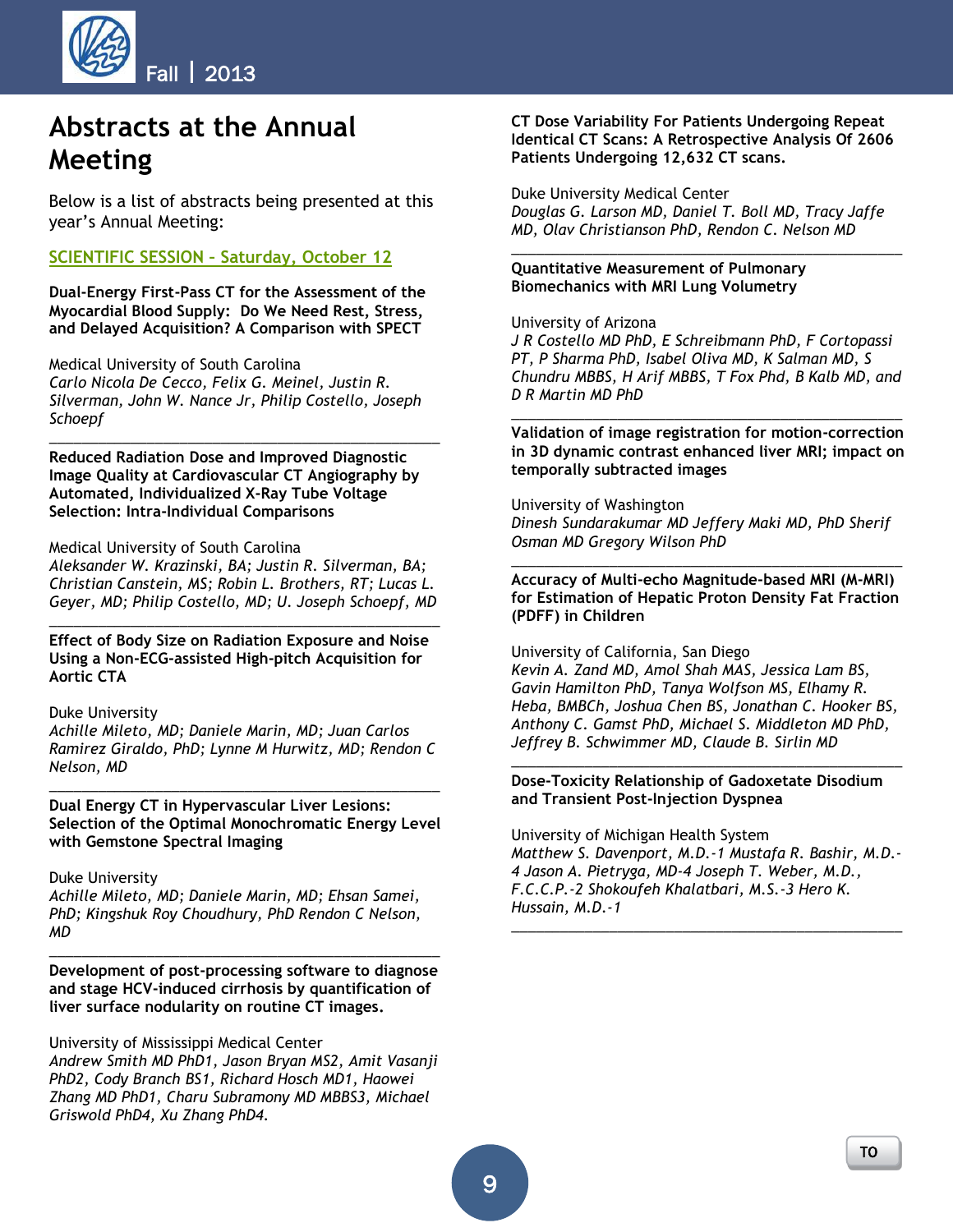

**Repeatability of Major Diagnostic Features and Scoring Systems for Hepatocellular Carcinoma Using Dynamic Contrast-Enhanced Magnetic Resonance Imaging**

University of Michigan Health System *Matthew S. Davenport M.D., Shokoufeh Khalatbari M.S., Peter S.C. Liu M.D., Katherine E. Maturen M.D., Ravi K. Kaza M.D., Ashish P. Wasnik M.D., Mahmoud M. Al-Hawary M.D., Daniel I. Glazer M.D., Erica Stein M.D., Jeet Patel M.D., Deepak K. Somashekar M.D.,*

**Texture Analysis as a Predictive and Prognostic Biomarker of Tumoral Response to Neoadjuvant Chemoradiotherapy in Rectal Cancer Patients Studied with 3T MR**

*\_\_\_\_\_\_\_\_\_\_\_\_\_\_\_\_\_\_\_\_\_\_\_\_\_\_\_\_\_\_\_\_\_\_\_\_\_\_\_\_\_\_\_\_\_\_\_\_*

Medical University of South Carolina *Carlo Nicola De Cecco, Balaji Ganeshan, Maria Ciolina, Joseph Schoepf, Philip Costello, Andrea Laghi*

*\_\_\_\_\_\_\_\_\_\_\_\_\_\_\_\_\_\_\_\_\_\_\_\_\_\_\_\_\_\_\_\_\_\_\_\_\_\_\_\_\_\_\_\_\_\_\_\_*

**Blood oxygen level-dependent liver MRI: can it predict microvascular invasion in HCC?**

UHN

*Kartik S. Jhaveri MD1, Sean P. Cleary MD, FRCPC, Sandra Fischer MD, FRCPC, Masoom A. Haider MD, FRCPC, Vivek Pargoankar MD, Karim Khalidi MD, Hadas Moshonov PhD, Steven Gallinger MD, FRCPC*

*\_\_\_\_\_\_\_\_\_\_\_\_\_\_\_\_\_\_\_\_\_\_\_\_\_\_\_\_\_\_\_\_\_\_\_\_\_\_\_\_\_\_\_\_\_\_\_\_*

**Mapping of Prostate Cancer Using Diffusion Tensor Magnetic Resonance Tractography: A Preliminary Study**

Massachusetts General Hospital

*S S Hedgire, MD, A Tonyushkin, PhD; A Kiruluta, M. Phil., PhD; P F Hahn, MD, PhD; S Tabatabaei, MD; M G Harisinghani, MD*

*\_\_\_\_\_\_\_\_\_\_\_\_\_\_\_\_\_\_\_\_\_\_\_\_\_\_\_\_\_\_\_\_\_\_\_\_\_\_\_\_\_\_\_\_\_\_\_\_*

**Evaluation of renal T2\* changes on MRI following administration of ferumoxytol as a T2\* contrast agent.**

Massachusetts General Hospital *Sandeep Hedgire MD Jason Gaglia MD Shaunagh McDermott MD Azadeh Elmi MD Abtahi Seyed Mahdi MD Mukesh Harisinghani MD*

*\_\_\_\_\_\_\_\_\_\_\_\_\_\_\_\_\_\_\_\_\_\_\_\_\_\_\_\_\_\_\_\_\_\_\_\_\_\_\_\_\_\_\_\_\_\_\_\_*

**Noncontrast MRI versus contrast enhanced CT for evaluation of suspected acute appendicitis in patients <40 years: Cost considerations and impact on emergency department patient throughput.**

University of Arizona

*Matthew Covington, M.D., Shannon Urbina, P.A., Elizabeth Krupinski, Ph.D., Lori Stolz, M.D., Diego Martin, M.D. Ph.D., Surya Chundru, M.D., James Costello, M.D. Ph.D., Bobby Kalb, M.D.*

**Diagnostic performance of noncontrast abdominopelvic MRI for the evaluation of suspected acute appendicitis in patients < 40 years old.**

*\_\_\_\_\_\_\_\_\_\_\_\_\_\_\_\_\_\_\_\_\_\_\_\_\_\_\_\_\_\_\_\_\_\_\_\_\_\_\_\_\_\_\_\_\_\_\_\_*

University of Arizona

*Matthew Covington, M.D., Shannon Urbina, P.A., Lori Stolz, M.D., Diego Martin, M.D. Ph.D., Dorothy Gilbertson, M.D., Sarah Desoky, M.D., Hina Arif, M.D., Bobby Kalb, M.D.*

**Reading Room Design in an Academic Institution: Minimizing Distraction and Understanding the Myth of Multi-tasking**

*\_\_\_\_\_\_\_\_\_\_\_\_\_\_\_\_\_\_\_\_\_\_\_\_\_\_\_\_\_\_\_\_\_\_\_\_\_\_\_\_\_\_\_\_\_\_\_\_*

Emory University Hospital *Michael Osipow MD, Aarti Sekhar MD*

**Multi-reader detectability and contrast-to-noise (CNR) ratio of low contrast, low attenuation (LCLA) liver lesions using an integrated circuit CT detector: Effect of radiation dose, subject size and reconstruction method**

*\_\_\_\_\_\_\_\_\_\_\_\_\_\_\_\_\_\_\_\_\_\_\_\_\_\_\_\_\_\_\_\_\_\_\_\_\_\_\_\_\_\_\_\_\_\_\_\_*

Cleveland Clinic

*Ajit H. Goenka, MD, Brian R. Herts, MD, Frank F. Dong, PhD\$, Andrew N. Primak, PhD, Nancy A. Obuchowski, PhD, Wadih Karim, RT, Mark E. Baker, MD*

*\_\_\_\_\_\_\_\_\_\_\_\_\_\_\_\_\_\_\_\_\_\_\_\_\_\_\_\_\_\_\_\_\_\_\_\_\_\_\_\_\_\_\_\_\_\_\_\_*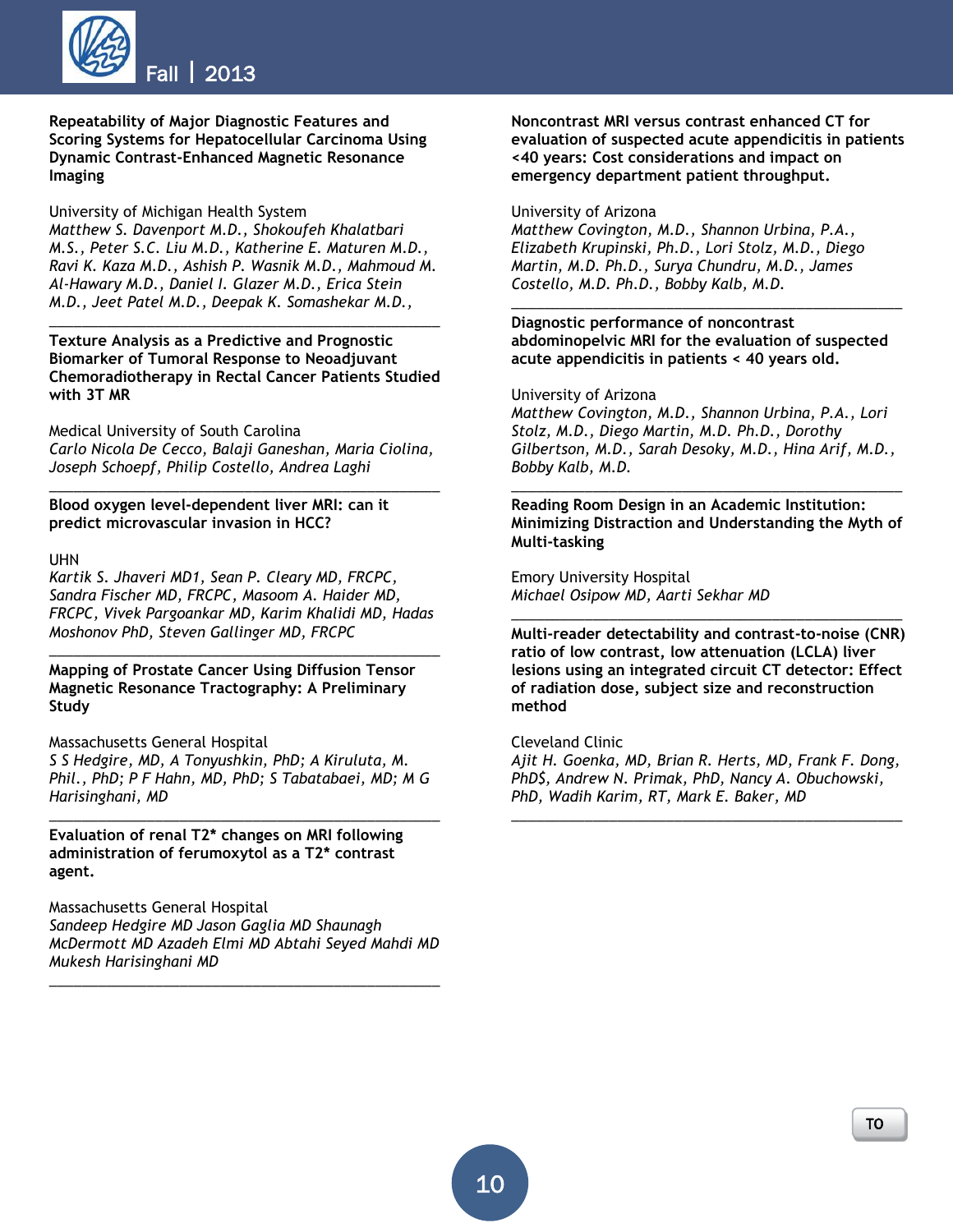

### **ORAL POSTER SESSION – Sunday, October 13**

**How appropriate are routine inpatient imaging requests? Comparing baseline inpatient imaging requests with the current ACR Appropriateness Criteria.**

Henry Ford Hospital

*Andrew Moriarity, MD Safwan Halabi, MD Alex Essenmacher, BS Aaron Green, BS Bashir Hakim, BS*

**A Pattern Approach to Interpretation of Delayed Contrast Enhanced Cardiac MRI for Evaluation of Non-Ischemic Cardiomyopathies**

\_\_\_\_\_\_\_\_\_\_\_\_\_\_\_\_\_\_\_\_\_\_\_\_\_\_\_\_\_\_\_\_\_\_\_\_\_\_\_\_\_\_\_\_\_\_\_\_

Bridgeport Hospital - Yale University *Shrey K Thawait MD, Kiran Batra MD, Avneesh Chhabra MD, Atif Zaheer MD.*

*\_\_\_\_\_\_\_\_\_\_\_\_\_\_\_\_\_\_\_\_\_\_\_\_\_\_\_\_\_\_\_\_\_\_\_\_\_\_\_\_\_\_\_\_\_\_\_\_* **MR Imaging of Perineural Spread of Pelvic Malignancy: A Case-Based Imaging Review**

#### Mayo Clinic

*Benjamin M. Howe M.D. Robert J. Spinner M.D. Mark A. Nathan M.D. Joel P. Felmlee Ph.D. Kimberly K. Amrami M.D.*

*\_\_\_\_\_\_\_\_\_\_\_\_\_\_\_\_\_\_\_\_\_\_\_\_\_\_\_\_\_\_\_\_\_\_\_\_\_\_\_\_\_\_\_\_\_\_\_\_*

#### **MR Artifacts: Friend or Foe**

University of Cincinnati College of Medicine *Aditya Vijay Bahel, D.O., Robert Wissman, M.D., Kalpesh Panchal, M.D., Daniel Wannemacher, M.D., Dale Kimbrough, M.D.*

*\_\_\_\_\_\_\_\_\_\_\_\_\_\_\_\_\_\_\_\_\_\_\_\_\_\_\_\_\_\_\_\_\_\_\_\_\_\_\_\_\_\_\_\_\_\_\_\_*

**Vascular Conditions Occurring Around the Knee – A Pictorial Review**

University of Michigan *Daniel Glazer MD, Peter Liu MD*

*\_\_\_\_\_\_\_\_\_\_\_\_\_\_\_\_\_\_\_\_\_\_\_\_\_\_\_\_\_\_\_\_\_\_\_\_\_\_\_\_\_\_\_\_\_\_\_\_* **Gastrointestinal Carcinoid Tumor: The Role of CT and MR**

University of Texas MD Anderson Cancer Center *Gory Ballester, MD Carlos Llorens, MD Eric Tamm, MD Fanny Moron, MD Janio Szklaruk, MD, PhD*

*\_\_\_\_\_\_\_\_\_\_\_\_\_\_\_\_\_\_\_\_\_\_\_\_\_\_\_\_\_\_\_\_\_\_\_\_\_\_\_\_\_\_\_\_\_\_\_\_* **Scoring and Staging of Renal Cell Cancers: The role of CT and MR**

The University of Texas MD Anderson Cancer Center *Gory Ballester, M.D. Fanny E. Moron, M.D. Janio Szklaruk, M.D., Ph.D.*

*\_\_\_\_\_\_\_\_\_\_\_\_\_\_\_\_\_\_\_\_\_\_\_\_\_\_\_\_\_\_\_\_\_\_\_\_\_\_\_\_\_\_\_\_\_\_\_\_*

#### **Diffusion Weighted MRI for Staging and Predicting Response in Diffuse Large B-Cell Lymphoma: A Pilot Study**

#### University of Arizona

*Clint E. Jokerst, MD Marilyn J. Siegel, MD, Dhana Rajderkar, MD, Charles F. Hildebolt, DDS, PhD, Sagun Goyal, MD,\* Farrokh Dehdashti, MD, Nina Wagner Johnston, MD, Barry A. Siegel, MD* 

*\_\_\_\_\_\_\_\_\_\_\_\_\_\_\_\_\_\_\_\_\_\_\_\_\_\_\_\_\_\_\_\_\_\_\_\_\_\_\_\_\_\_\_\_\_\_\_\_*

**Lymphoma, Leukemia and Look-a-like Lesions: Abdominal Imaging Manifestations of Hematologic Malignancies and their Mimickers**

SUNY Downstate *Andrew Kesselman MD Anju Dubey MD Patrick Hammill MD Jason Gonsky MD*

*\_\_\_\_\_\_\_\_\_\_\_\_\_\_\_\_\_\_\_\_\_\_\_\_\_\_\_\_\_\_\_\_\_\_\_\_\_\_\_\_\_\_\_\_\_\_\_\_*

**CT findings in Pulmonary Infections in Immunocompromised Patients in the Intensive Care Unit**

Mount Sinai Medical Center

*Nikki Tirada, MD Chukus Anjeza, MD Hayden Daisha, MD Dreizin David, MD Mastrogiovanni Luciano, MD BurkeIII William, MD*

*\_\_\_\_\_\_\_\_\_\_\_\_\_\_\_\_\_\_\_\_\_\_\_\_\_\_\_\_\_\_\_\_\_\_\_\_\_\_\_\_\_\_\_\_\_\_\_\_*



*Available to Members-ONLY*

### *[View 2012 Lectures](http://scbtmr.dnnstaging.com/Meetings/AnnualMeetingVideoLectures.aspx)*

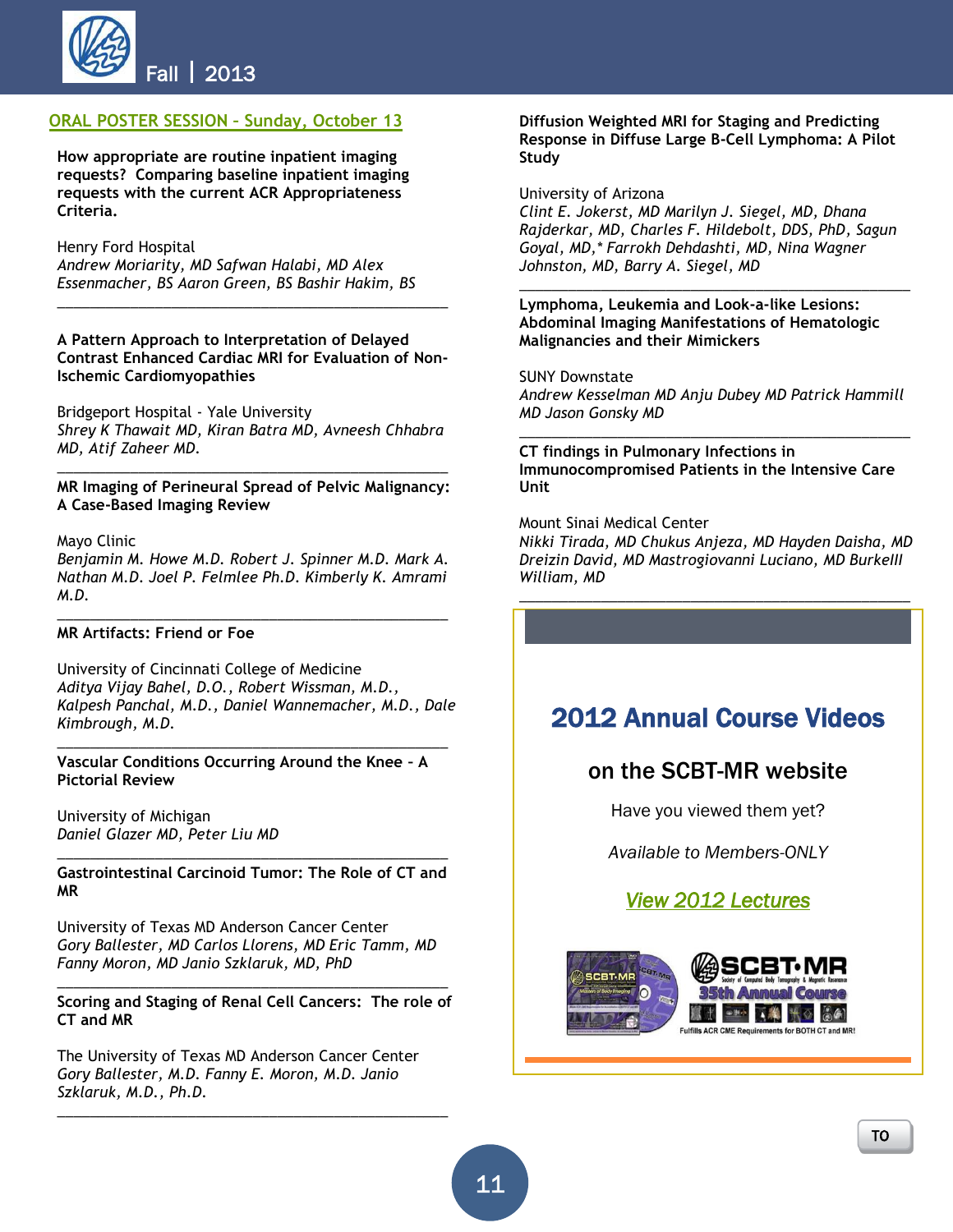

### **POSTERS**

**Non-infectious Interstitial Patterns and Distribution on Chest CT that Mimic Infection in an example Lymphoproliferative Disorder**

NIH

*L R Folio, DO, MPH, V M Derderian, BS; C Lau, MD,MPH; K Perkins, RN; K Olivier, MD; V K Rao, MD \_\_\_\_\_\_\_\_\_\_\_\_\_\_\_\_\_\_\_\_\_\_\_\_\_\_\_\_\_\_\_\_\_\_\_\_\_\_\_\_\_\_\_\_\_\_\_\_*

**The Ten Minute Tavr Ct- A Guide To Efficient And Effective Interpretation Of Pre-Procedure Cta Using Automated Software**

Mayo Clinic, Jacksonville FL *Christopher Coleman, M.D. Pragnesh Parikh, M.D. Patricia Mergo, M.D. Brian Shapiro, M.D.*

**Utility of Iodine Extracted Images from Single Source Dual-Energy CTA to evaluate the Success of Endovascular Repair of Abdominal Aortic Aneurysm**

*\_\_\_\_\_\_\_\_\_\_\_\_\_\_\_\_\_\_\_\_\_\_\_\_\_\_\_\_\_\_\_\_\_\_\_\_\_\_\_\_\_\_\_\_\_\_\_\_*

Massachusetts General Hospital *Mukta D Agrawal, MD, Sanjeeva P Kalva, MD, George R Oliveira, MD, Dushyant V Sahani, MD*

**Impact of commercially available iterative reconstruction algorithms (ASiR, SAFIRE) on image quality and radiation dose in CT enterography exams.**

*\_\_\_\_\_\_\_\_\_\_\_\_\_\_\_\_\_\_\_\_\_\_\_\_\_\_\_\_\_\_\_\_\_\_\_\_\_\_\_\_\_\_\_\_\_\_\_\_*

Massachusetts General Hospital *Yasir Andrabi MD, MPH, Oleg Pianykh PhD, Avinash Kambadakone MD, Aditya Yadavalli BE, Dushyant V. Sahani MD.*

**Tumor heterogeneity in perfusion image for monitoring response to antiangiogenic therapy in hepatocellular carcinoma**

*\_\_\_\_\_\_\_\_\_\_\_\_\_\_\_\_\_\_\_\_\_\_\_\_\_\_\_\_\_\_\_\_\_\_\_\_\_\_\_\_\_\_\_\_\_\_\_\_*

Massachusetts General Hospita *Koichi Hayano, MD. Sang Ho Lee, PhD. Jorge M. Fuentes, MD. Hiroyuki Yoshida, PhD. Dushyant V. Sahani, MD*

*\_\_\_\_\_\_\_\_\_\_\_\_\_\_\_\_\_\_\_\_\_\_\_\_\_\_\_\_\_\_\_\_\_\_\_\_\_\_\_\_\_\_\_\_\_\_\_\_* **Factors leading to high dose CT scans at a tertiary care center: can we avoid them?**

*\_\_\_\_\_\_\_\_\_\_\_\_\_\_\_\_\_\_\_\_\_\_\_\_\_\_\_\_\_\_\_\_\_\_\_\_\_\_\_\_\_\_\_\_\_\_\_\_*

Hospital of University of Pennsylvania *P Prakash, MD W W Boonn, MD T S Cook, MD, PhD*

### **SCBT-MR Newsletter Team**

Eric Tamm, MD, Chair Ihab R. Kamel, MD, PhD Kalpana M. Kanal, PhD Katarzyna Macura, MD, PhD Tara Catanzano, MD Andrew Rosenkrantz, MD Gaiane M. Rauch, MD, PhD Garrett K. Andersen, MD Priya Bhosale, MD David Dreizin, MD

SCBT-MR SPOTLIGHT has the following submission deadlines:

WINTER – November 30 SPRING - February 28 SUMMER - May 31 FALL - August 31

SCBT-MR 1891 Preston White Drive Reston, VA 20191 703-476-1117 [info@scbtmr.o](mailto:info@scbtmr.org)rg

### **Protocols**

\_\_\_\_\_\_\_\_\_\_\_\_\_\_\_\_\_\_\_\_\_\_\_\_\_\_\_\_\_\_\_\_\_\_\_\_

## SCBT-MR's Online directory

Did you know that SCBT-MR now has a robust directory of protocols?

#### **[VIEW PROTOCOLS](http://scbtmr.dnnstaging.com/Members/Protocols/ViewProtocols.aspx)**

Do you have protocols to add to the directory?

#### **[SUBMIT A PROTOCOL](http://scbtmr.dnnstaging.com/Members/Protocols/SubmitaProtocol.aspx)**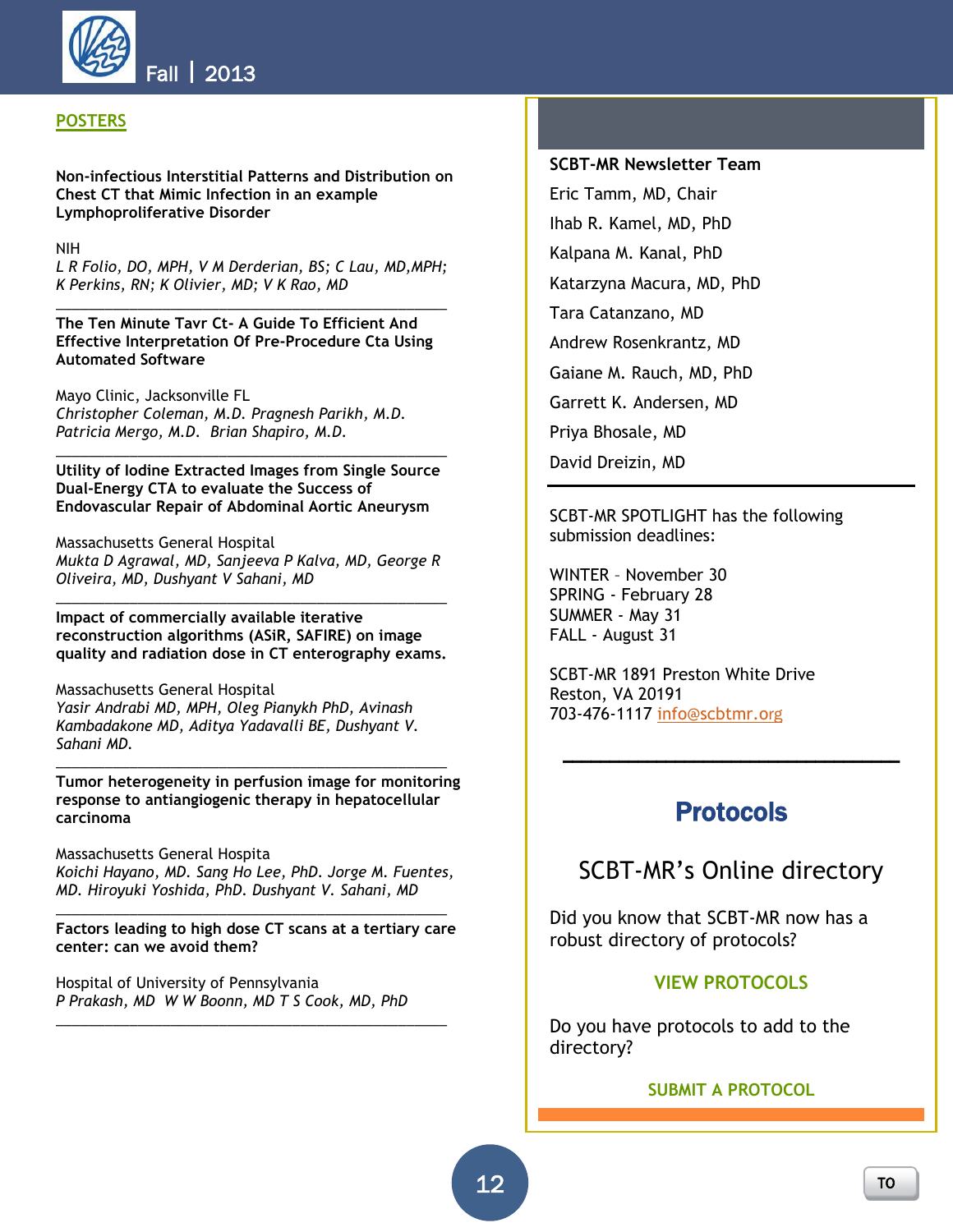

**ICRP103 effective dose vs DLP vs SSDE: which is a more clinically useful and sensitive tool for identifying radiation dose outliers?**

\_\_\_\_\_\_\_\_\_\_\_\_\_\_\_\_\_\_\_\_\_\_\_\_\_\_\_\_\_\_\_\_\_\_\_\_\_\_\_\_\_\_\_\_\_\_\_\_

Hospital of University of Pennsylvania P Prakash, MD W W Boonn, MD T S Cook, MD, PhD

**Comparison of Dose From Single Energy and Dual Energy Multi-Detector Computed Tomography Examinations in the Same Patient Screened for Hepatocellular Carcinoma**

#### Cleveland Clinic

Andrei S Purysko, MD; Mark E Baker, MD; Andrew N Primak, PhD; Erick M Remer, MD; Nancy A Obuchowski, PhD; Binu John, MD; Brian R Herts, MD

\_\_\_\_\_\_\_\_\_\_\_\_\_\_\_\_\_\_\_\_\_\_\_\_\_\_\_\_\_\_\_\_\_\_\_\_\_\_\_\_\_\_\_\_\_\_\_\_

**Impact of hysterectomy status on distal colonic morphology and endoscopic performance: Quantitative assessment at CTC.**

Hospital of the University of Pennsylvania Charles N. Weber, MD Hanna M. Zafar, MD, MHS Marc S. Levine, MD Bernhard Geiger, PhD Anna S. Lev-Toaff, MD

\_\_\_\_\_\_\_\_\_\_\_\_\_\_\_\_\_\_\_\_\_\_\_\_\_\_\_\_\_\_\_\_\_\_\_\_\_\_\_\_\_\_\_\_\_\_\_\_

#### **Shootings and Stabbings Uncensored**

SUNY Downstate-Kings County Medical Center Patrick Hammill, M.D., Assistant Professor Atabak Allaei, M.D.

\_\_\_\_\_\_\_\_\_\_\_\_\_\_\_\_\_\_\_\_\_\_\_\_\_\_\_\_\_\_\_\_\_\_\_\_\_\_\_\_\_\_\_\_\_\_\_\_

**Feasibilty Of Applying Automated Ct Dose Tracking Software In A Multi-Site Multi-Vendor Ct Practice Using Kidney Stone Ct Exams As A Model.**

Massachusetts General Hospital Yasir Andrabi MD, MPH, Oleg Pianykh PhD, Aditya Yadavalli BE, Dushyant V. Sahani, MD

**Comparison Of Three Commercially Available Iterative Reconstruction Algorithms (Asir, Idose Safire) On Image Quality And Radiation Dose In Kidney Stone Ct Exams.**

\_\_\_\_\_\_\_\_\_\_\_\_\_\_\_\_\_\_\_\_\_\_\_\_\_\_\_\_\_\_\_\_\_\_\_\_\_\_\_\_\_\_\_\_\_\_\_\_

Massachusetts General Hospital Yasir Andrabi MD, MPH, Oleg Pianykh PhD, Jorge M. Fuentes Orrego, MD, Aditya Yadavalli BE, Mukta Agrawal, MD , Dushyant V. Sahani, MD

\_\_\_\_\_\_\_\_\_\_\_\_\_\_\_\_\_\_\_\_\_\_\_\_\_\_\_\_\_\_\_\_\_\_\_\_\_\_\_\_\_\_\_\_\_\_\_\_

**Diagnostic Performance Of Iteratively Reconstructed Dose Modified Mdct Angiography Exams Of Living Renal Donors.**

Massachusetts General Hospital *Yasir Andrabi MD, MPH, Avinash Kambadakone MD, Mukta Agrawal MD, Dushyant V. Sahani, MD*

**Detection of urolithiasis in 99 patients: Comparison between full dose scans with filtered-back projection reconstruction and ½ dose scans with iterative reconstruction using dual-source CT scan data**

*\_\_\_\_\_\_\_\_\_\_\_\_\_\_\_\_\_\_\_\_\_\_\_\_\_\_\_\_\_\_\_\_\_\_\_\_\_\_\_\_\_\_\_\_\_\_\_*

#### Cleveland Clinic

*E M Remer, MD; B R Herts, MD; A Primak, PhD; W Karim, RT; N A Obuchowski, PhD; A S Purysko, MD; M K Feldman, MD; D M Roesel, DO; A Greiwe, DO; S De, MD; M Monga, MD; M E Baker, MD*

**The silent killer in women: Utilizing CT to identify and characterize malignant ovarian neoplasms and malignant spread.**

*\_\_\_\_\_\_\_\_\_\_\_\_\_\_\_\_\_\_\_\_\_\_\_\_\_\_\_\_\_\_\_\_\_\_\_\_\_\_\_\_\_\_\_\_\_\_\_\_*

St. Joseph Mercy Oakland *Nadia Khan*

**Integration of automated CT dose tracking software with clinical practice; our experiences so far.**

*\_\_\_\_\_\_\_\_\_\_\_\_\_\_\_\_\_\_\_\_\_\_\_\_\_\_\_\_\_\_\_\_\_\_\_\_\_\_\_\_\_\_\_\_\_\_\_\_*

Massachusetts General Hospital *Yasir Andrabi MD,MPH, Oleg Pianykh PhD, Dushyant V. Sahani MD*

**Veo (MBIR) Implementation: process description and lessons learned**

*\_\_\_\_\_\_\_\_\_\_\_\_\_\_\_\_\_\_\_\_\_\_\_\_\_\_\_\_\_\_\_\_\_\_\_\_\_\_\_\_\_\_\_\_\_\_\_\_*

M.D. Anderson Cancer Center *CT Jensen MD, NA Wagner-Bartak MD, XJ Rong PhD, X Liu PhD, DD Cody PhD, EK Paulson MD and EP Tamm MD*

*\_\_\_\_\_\_\_\_\_\_\_\_\_\_\_\_\_\_\_\_\_\_\_\_\_\_\_\_\_\_\_\_\_\_\_\_\_\_\_\_\_\_\_\_\_\_\_\_*

**CT Model-Based Iterative Reconstruction: Pearls, Pitfalls, and Practical Solutions.**

M.D. Anderson Cancer Center *N A Wagner-Bartak MD, C T Jensen MD, X J Rong PhD, J Punzalan, E K Paulson MD, D D Cody PhD, and E P Tamm MD*

*\_\_\_\_\_\_\_\_\_\_\_\_\_\_\_\_\_\_\_\_\_\_\_\_\_\_\_\_\_\_\_\_\_\_\_\_\_\_\_\_\_\_\_\_\_\_\_\_*

[P](#page-0-1) 

**Evaluating the Complex Relationship of Aut** TO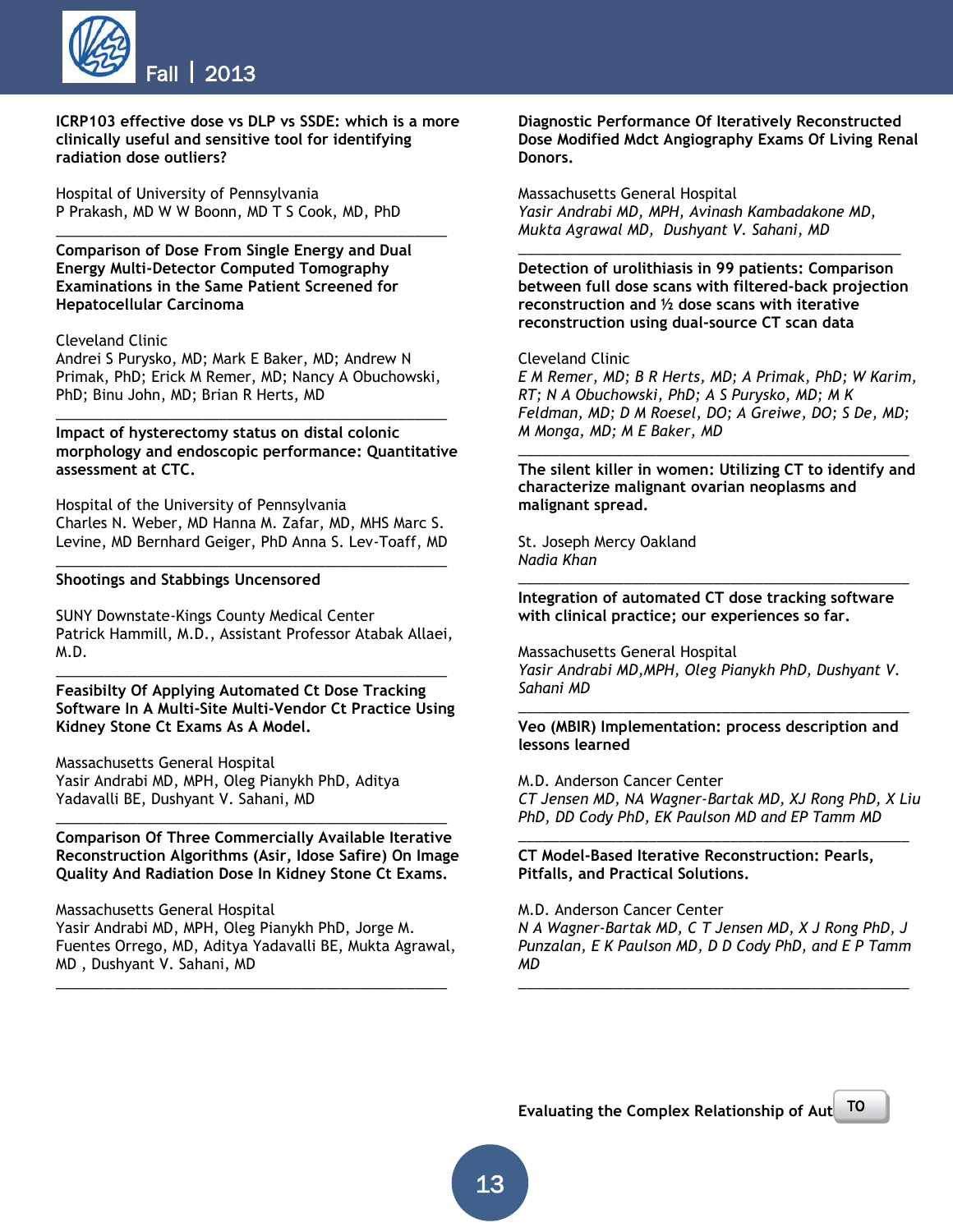

**Tube Current Modulation, Noise Index, Image Noise and Phantom Size**

M.D. Anderson Cancer Center

*X J Rong PhD, C T Jensen, MD, E P Tamm, MD, V Gershan PhD, D D Cody PhD, X Liu PhD, E K Paulson, MD, and Vikas Kundra, MD, PhD*

*\_\_\_\_\_\_\_\_\_\_\_\_\_\_\_\_\_\_\_\_\_\_\_\_\_\_\_\_\_\_\_\_\_\_\_\_\_\_\_\_\_\_\_\_\_\_\_\_*

#### **How Do Iterative Reconstruction Algorithms Affect Spatial Resolution?**

M.D. Anderson Cancer Center

*C T Dodge MSc, C T Jensen MD, E P Tamm MD, D D Cody PhD, X Liu PhD, V Kundra MD, PhD and X J Rong, PhD \_\_\_\_\_\_\_\_\_\_\_\_\_\_\_\_\_\_\_\_\_\_\_\_\_\_\_\_\_\_\_\_\_\_\_\_\_\_\_\_\_\_\_\_\_\_\_\_*

#### **Radiation Dose and Image Quality in Pediatric Dual Energy CT: Phantom Study**

Washington University in St. Louis *Marilyn J. Siegel MD, Charles Hildebolt PhD, David Bradley BS, Bernhard Schmidt PhD, Juan C. Ramirez-Giraldo PhD*

#### *\_\_\_\_\_\_\_\_\_\_\_\_\_\_\_\_\_\_\_\_\_\_\_\_\_\_\_\_\_\_\_\_\_\_\_\_\_\_\_\_\_\_\_\_\_\_\_\_* **Clues to Vascular Pathology on Noncontrast CT scan**

North Shore University Hospital *1st author: Jennifer L. Berkowitz, MD 2nd author: Priya K. Shah, MD 3rd author: Gregory M. Grimaldi, MD*

*\_\_\_\_\_\_\_\_\_\_\_\_\_\_\_\_\_\_\_\_\_\_\_\_\_\_\_\_\_\_\_\_\_\_\_\_\_\_\_\_\_\_\_\_\_\_\_\_*

#### **A Pictorial Essay of Common and Uncommon CT Findings of Left Upper Quadrant Abdominal Pain.**

Santa Barbara Cottage Hospital *Jenny Lu, MD, Bernard Chow, MD*

#### **Noncontrast CT Imaging of Thrombosis: Hyperdense Vessel Sign**

*\_\_\_\_\_\_\_\_\_\_\_\_\_\_\_\_\_\_\_\_\_\_\_\_\_\_\_\_\_\_\_\_\_\_\_\_\_\_\_\_\_\_\_\_\_\_\_\_*

University of Chicago *Lingyun Xiong MD, Stephen Thomas MD*

#### *\_\_\_\_\_\_\_\_\_\_\_\_\_\_\_\_\_\_\_\_\_\_\_\_\_\_\_\_\_\_\_\_\_\_\_\_\_\_\_\_\_\_\_\_\_\_\_\_* **MR Evaluation of Liver Transplantation Complications**

*\_\_\_\_\_\_\_\_\_\_\_\_\_\_\_\_\_\_\_\_\_\_\_\_\_\_\_\_\_\_\_\_\_\_\_\_\_\_\_\_\_\_\_\_\_\_\_\_*

University of Chicago Medicine *Jessica Lai, M.D. and Stephen Thomas, M.D.*

#### **Improved Hepatic Hemangioma Visualization with Gadoxetate on Time-Resolved Spiral MRI**

Weill Cornell Medical Center *Ying Liu, MD Nanda Thimmappa, MD Honglei Zhang, MD Martin R. Prince, MD, PhD Pascal Spincemaille, PhD*

*\_\_\_\_\_\_\_\_\_\_\_\_\_\_\_\_\_\_\_\_\_\_\_\_\_\_\_\_\_\_\_\_\_\_\_\_\_\_\_\_\_\_\_\_\_\_\_\_*

**Diffusion weighted MRI as a screening tool in cirrhotic** 

**livers.**

University of Alabama at Birmingham *Mabry LM MD, McNamara MM MD, Thomas JV MD, Little MD MD, Alexander LF MD, Beasley TM Ph.D, Morgan DE MD*

*\_\_\_\_\_\_\_\_\_\_\_\_\_\_\_\_\_\_\_\_\_\_\_\_\_\_\_\_\_\_\_\_\_\_\_\_\_\_\_\_\_\_\_\_\_\_\_\_*

**Arterial mapping prior to transarterial chemoembolization (TACE) with high temporal resolution MRI in cirrhotic patients with hepatocellular carcinoma (HCC)**

#### Stanford Hospital and Clinics

*Iva Petkovska MD, Manojkumar Saranathan PhD Thomas A. Hope MD, Brian A. Hargreaves PhD, Umar Tariq MBBS, Mian Zhang MS, Shreyas S. Vasanawala MD, PhD*

#### *\_\_\_\_\_\_\_\_\_\_\_\_\_\_\_\_\_\_\_\_\_\_\_\_\_\_\_\_\_\_\_\_\_\_\_\_\_\_\_\_\_\_\_\_\_\_\_\_* **Delayed enhancement of colorectal metastases with MR hepatobiliary contrast agent**

Massachusetts General Hospital *Rahul A. Sheth MD, Mukesh Harisinghani MD, and Sheela Agarwal MD*

*\_\_\_\_\_\_\_\_\_\_\_\_\_\_\_\_\_\_\_\_\_\_\_\_\_\_\_\_\_\_\_\_\_\_\_\_\_\_\_\_\_\_\_\_\_\_\_\_*

#### **Congenital absence of portal vein.**

UCLA *Shahnaz Ghahremani, MD*

#### *\_\_\_\_\_\_\_\_\_\_\_\_\_\_\_\_\_\_\_\_\_\_\_\_\_\_\_\_\_\_\_\_\_\_\_\_\_\_\_\_\_\_\_\_\_\_\_\_* **Utility of Gd-EOB-DTPA in the Non-cirrhotic Patient: Pearls and Pitfalls**

University of Michigan *Daniel Glazer MD, Peter Liu MD, Hero Husasain MD*

#### **The Role of MRI in Islet Cell Transplantation**

University of Arizona *Sindhu Kumar MD , Hina Arif-Tiwari, MD, DNB, James Costello, MD, PhD, Surya Chundru, MD, Bobby Kalb, MD, Horacio L. Rodriguez Rilo, MD, Rainer W.G. Gruessner, MD, FACS, Diego R. Martin, MD, PhD, FRCPC*

*\_\_\_\_\_\_\_\_\_\_\_\_\_\_\_\_\_\_\_\_\_\_\_\_\_\_\_\_\_\_\_\_\_\_\_\_\_\_\_\_\_\_\_\_\_\_\_\_*

*\_\_\_\_\_\_\_\_\_\_\_\_\_\_\_\_\_\_\_\_\_\_\_\_\_\_\_\_\_\_\_\_\_\_\_\_\_\_\_\_\_\_\_\_\_\_\_\_*

*\_\_\_\_\_\_\_\_\_\_\_\_\_\_\_\_\_\_\_\_\_\_\_\_\_\_\_\_\_\_\_\_\_\_\_\_\_\_\_\_\_\_\_\_\_\_\_\_*

#### **The MRI Manifestations of Acute Renal Cortical Necrosis**

Aultman Hospital *Arthy Saravanan MD, Michael Mader MD*

**4D flow MR renography: a non-invasive technique for**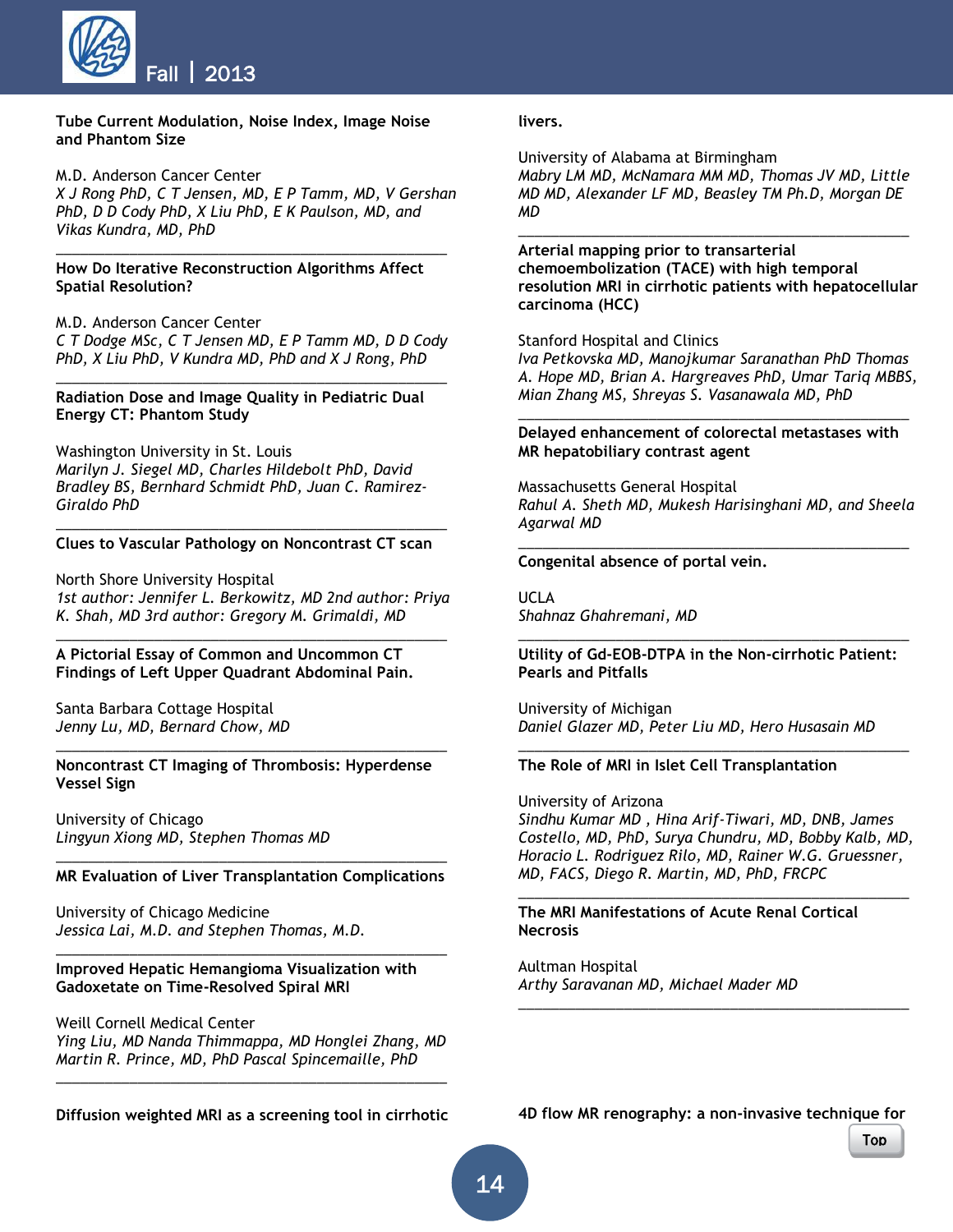

#### **evaluation of renal arterial vasculature with application to renal transplant imaging.**

St Lukes Roosevelt Hospital *Zhang YC, M.D., Starc MT, M.D. Maccarrone V, M.D.*

**High resolution MRI for localized vaginal recurrence of endometrial cancer after hysterectomy: imaging protocols and impact on radiation therapy**

*\_\_\_\_\_\_\_\_\_\_\_\_\_\_\_\_\_\_\_\_\_\_\_\_\_\_\_\_\_\_\_\_\_\_\_\_\_\_\_\_\_\_\_\_\_\_\_\_*

Baystate Medical Center *Qiqing Ge, MD, Sara Smolinski, MD,Seth Kaufman, MD, Dmitry Rakita, MD*

*\_\_\_\_\_\_\_\_\_\_\_\_\_\_\_\_\_\_\_\_\_\_\_\_\_\_\_\_\_\_\_\_\_\_\_\_\_\_\_\_\_\_\_\_\_\_\_\_*

#### **MRI Appearance of Peritoneal Tumors**

Creighton University Medical Center *Rachel Runde MD Gopi Sirineni MD Brian Loggie MD Louis Morel MD Ted Wissink MD Brian Hamm MD*

*\_\_\_\_\_\_\_\_\_\_\_\_\_\_\_\_\_\_\_\_\_\_\_\_\_\_\_\_\_\_\_\_\_\_\_\_\_\_\_\_\_\_\_\_\_\_\_\_*

#### **Imaging assessment of cardiovascular risk in asymptomatic adults**

Virginia Mason Medical Center *David U Kim, MD; Wayne Hwang, MD; Beverly Hashimoto, MD; Eugene Lin, MD* 

*\_\_\_\_\_\_\_\_\_\_\_\_\_\_\_\_\_\_\_\_\_\_\_\_\_\_\_\_\_\_\_\_\_\_\_\_\_\_\_\_\_\_\_\_\_\_\_\_* **Expected imaging findings and complications following TACE and RFA treatment for HCC**

*\_\_\_\_\_\_\_\_\_\_\_\_\_\_\_\_\_\_\_\_\_\_\_\_\_\_\_\_\_\_\_\_\_\_\_\_\_\_\_\_\_\_\_\_\_\_\_\_*

University of Chicago *Piotr Obara MD, Stephen Thomas MD*

**Hepatopancreaticobiliary Oncologic Surgery and Structured Reporting: What the Surgeons Want to Know**

Emory Health Care *Aarti Sekhar MD, Michael Osipow MD*

**"Not another one!" Making sense of CT and MR imaging features of focal splenic masses and recommendations for incidental findings.**

*\_\_\_\_\_\_\_\_\_\_\_\_\_\_\_\_\_\_\_\_\_\_\_\_\_\_\_\_\_\_\_\_\_\_\_\_\_\_\_\_\_\_\_\_\_\_\_\_*

Baystate Medical Center *Sara Smolinski MD, Qiqing Ge MD, Dmitry Rakita MD, Shirley McCarthy, MD, PhD*

*\_\_\_\_\_\_\_\_\_\_\_\_\_\_\_\_\_\_\_\_\_\_\_\_\_\_\_\_\_\_\_\_\_\_\_\_\_\_\_\_\_\_\_\_\_\_\_\_* **A Rare Benefit from Alcohol Abuse -- The finding of a Choledocal Cyst**

Detroit Medical Center / Wayne State University

*Elnasif Arrayeh, MD Athar Haq, MD*

**Iatrogenic Uterine Injuries: Multimodality Imaging Review**

*\_\_\_\_\_\_\_\_\_\_\_\_\_\_\_\_\_\_\_\_\_\_\_\_\_\_\_\_\_\_\_\_\_\_\_\_\_\_\_\_\_\_\_\_\_\_\_\_*

University of Texas Health Science Center at San Antonio *Crysela Smith MD, Alampady Shanbhogue MD, Christine O Menias MD, Arpit Nagar MD, Manphool Singhal MD*

**Spectrum of CT and MR imaging findings following percutaneous thermal ablation of renal tumors: What to look for**

*\_\_\_\_\_\_\_\_\_\_\_\_\_\_\_\_\_\_\_\_\_\_\_\_\_\_\_\_\_\_\_\_\_\_\_\_\_\_\_\_\_\_\_\_\_\_\_\_*

Hospital of the University of Pennsylvania *Benjamin L. Yam, MD; Nicholas Papanicolaou, MD; S. William Stavropoulos, MD*

*\_\_\_\_\_\_\_\_\_\_\_\_\_\_\_\_\_\_\_\_\_\_\_\_\_\_\_\_\_\_\_\_\_\_\_\_\_\_\_\_\_\_\_\_\_\_\_\_*

**Depiction of Celiac Ganglia on Positron Emission Tomography and Computed Tomography**

Massachusetts General Hospital *Seyed Mahdi Abtahi Azadeh Elmi Sandeep S. Hedgire Yuen Chi Ho Sarvenaz Pourjabbar Sarabjeet Singh Mannudeep Kalra Mukesh Harisinghani*

*\_\_\_\_\_\_\_\_\_\_\_\_\_\_\_\_\_\_\_\_\_\_\_\_\_\_\_\_\_\_\_\_\_\_\_\_\_\_\_\_\_\_\_\_\_\_\_\_* **Cutaneous malignant melanoma: a spectrum of disease uniquely suited for evaluation with FDG PET/CT**

St. Luke's Roosevelt Hospital *Starc MT, M.D., Zhang YC, M.D., Maccarrone V, M.D.*

**Does breast biopsy affect lesion enhancement characteristics or accuracy of tumor measurement on MRI?**

*\_\_\_\_\_\_\_\_\_\_\_\_\_\_\_\_\_\_\_\_\_\_\_\_\_\_\_\_\_\_\_\_\_\_\_\_\_\_\_\_\_\_\_\_\_\_\_\_*

Mount Sinai Medical Center *Nikki Tirada, MD Anjeza Chukus, MD Stuart Kaplan, MD \_\_\_\_\_\_\_\_\_\_\_\_\_\_\_\_\_\_\_\_\_\_\_\_\_\_\_\_\_\_\_\_\_\_\_\_\_\_\_\_\_\_\_\_\_\_\_\_*

> [TO](#page-0-1) [P](#page-0-1)